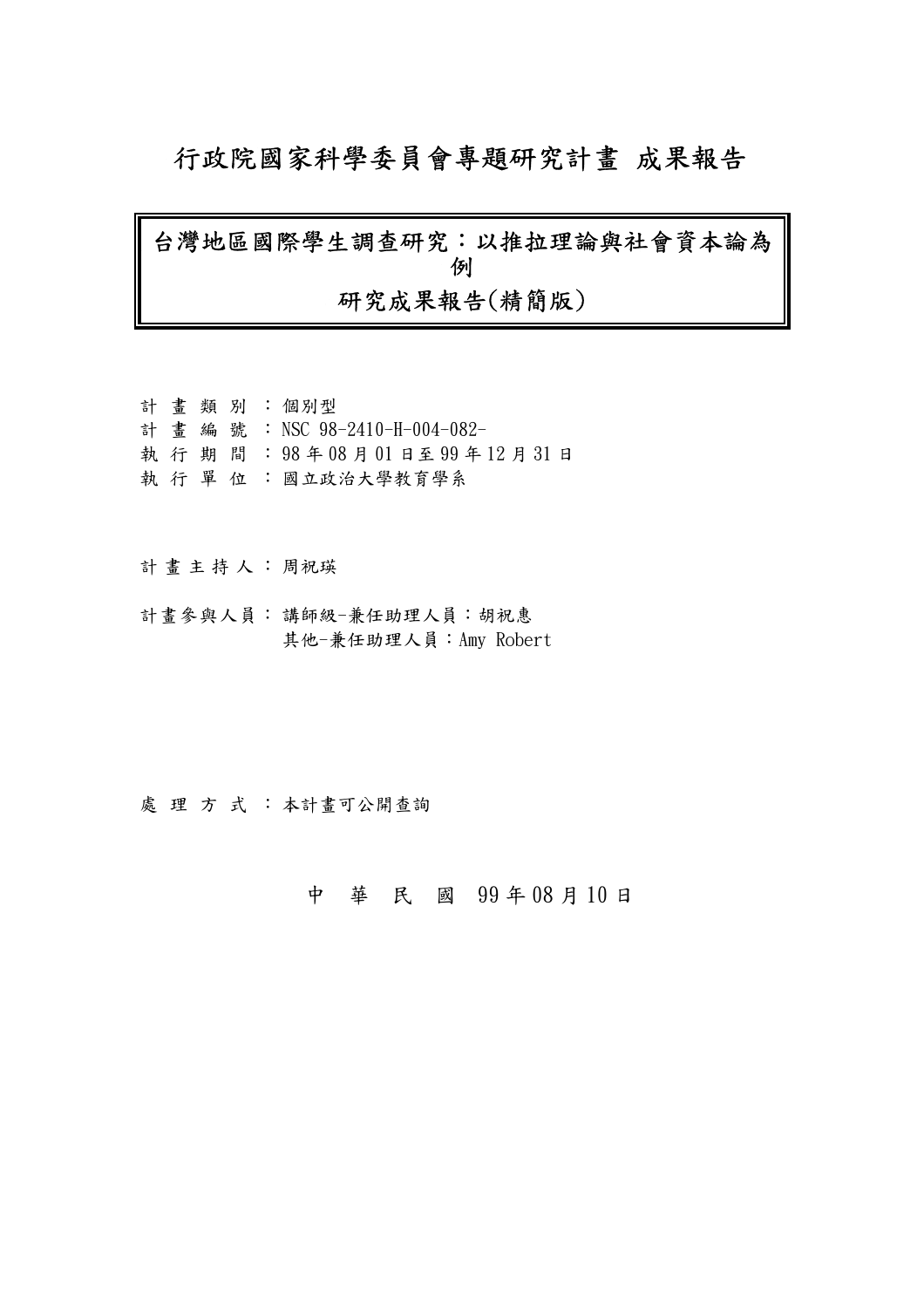## The Push and Pull of International Students in Taiwan

周祝瑛 Chuing Prudence Chou<sup>1</sup>, 胡祝惠 Juhui Hu<sup>2</sup>, 羅愛玫 Amy Robert<sup>3</sup>

<sup>1</sup> Professor, Department of Education, National Chengchi University, Taipei, Taiwan

<sup>2</sup> Lecturer, Department of Accounting , China University of Technology, Taipei, Taiwan

<sup>3</sup> Associate Professor, College of Education, University of Wyoming, U.S.A**.**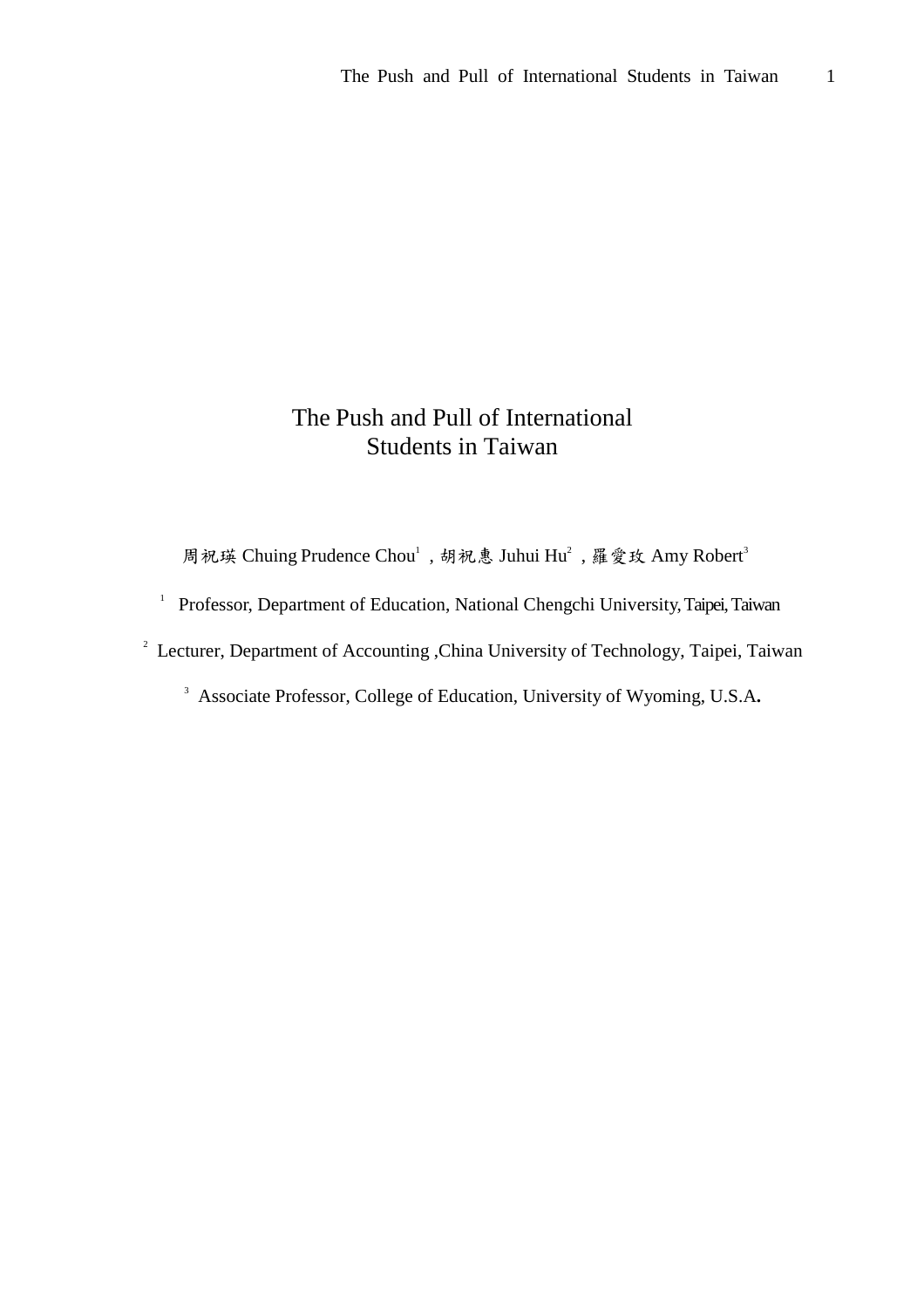## Abstract

This article details a mixed methods study conducted during the  $2009 - 2010$  academic year in Taiwan. It contributes to discourse examining the opportunities and challenges of international student enrollments in institutions of higher learning around the globe. In scope it details an empirical study exploring the dispositions of international students in terms of their academic and social spheres. Trends in Taiwan reflect traditional East Asian patterns; substantial numbers of university students from Taiwan studied in the United States and Britain while very few incoming international students chose the island nation as a host destination. In recent years the influx of international students to Taiwan has increased significantly, rising from 6,380 in 2001 to 21,005 in 2007. The use of quantitative qualitative method provided clarity and extended critical interpretations of the issues and dilemmas surrounding the international student experience in Taiwan. Implications suggest that universities committed to internationalization are called to address the realities –both positive and negative  $-$  of operating as globally competitive institutions.

*Keywords:* international student, internationalization, globalization, Taiwan, mixed-method study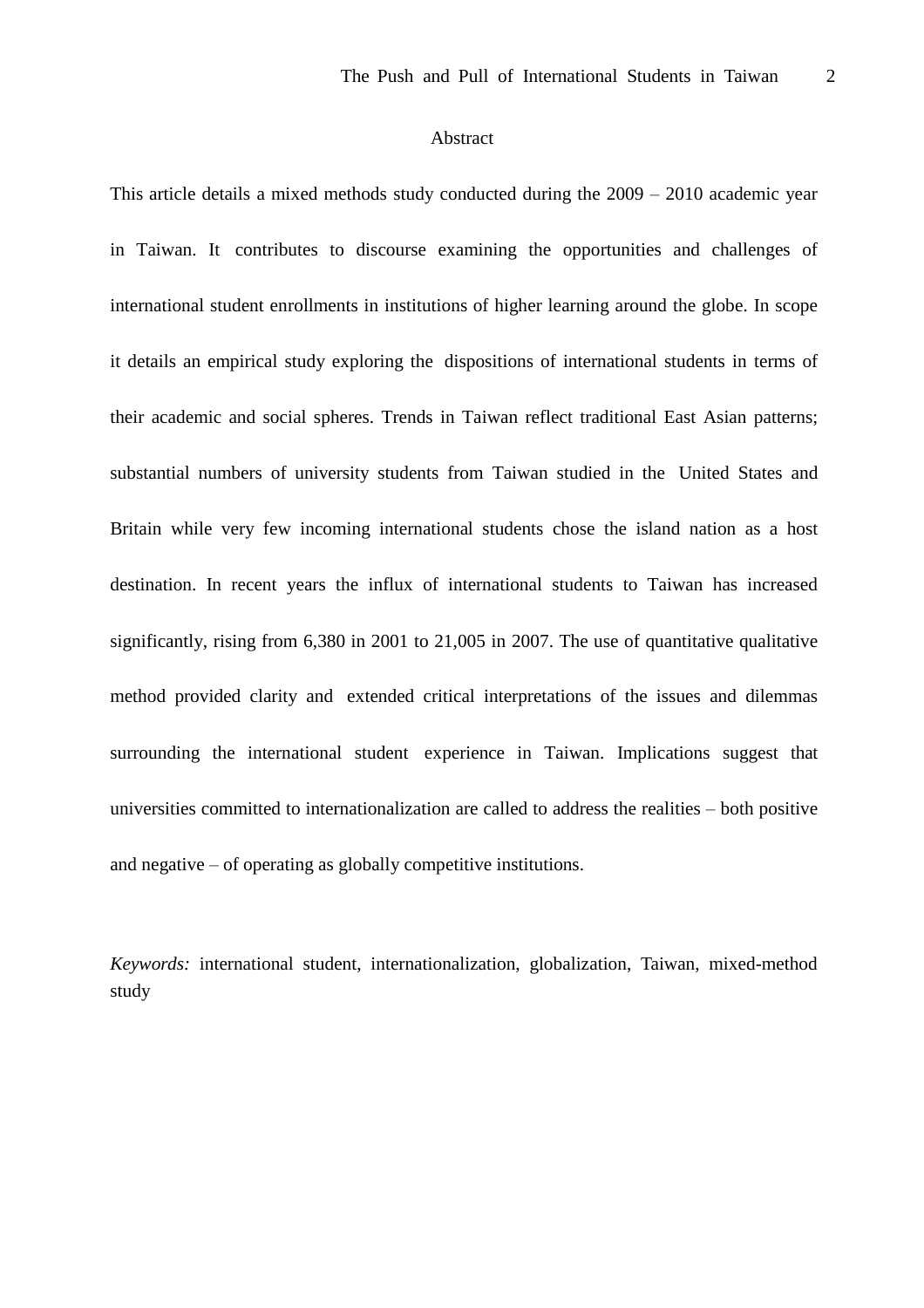### The Push and Pull of International Students in Taiwan

The cross-border mobility of international students constitutes a critical element of the internationalization of higher education. Heightened interest in recent decades has shifted traditional mobility patterns from an elitist experience characterized by scholarship or fellowship recipients to the mass movement of individuals and groups (Teichler & Jahr, 2001). In the  $21<sup>st</sup>$  century a select number of students define themselves as members of elite groups enrolled in high-quality degree programs in popular host destinations; the majority, however, leave home nations to obtain degrees at any personal financial expense. Others are motivated to acquire international experiences that complement concurrent academic programs in home nations. Traditionally international students migrated for association with world renowned scholars or to further a disciplinary knowledge base in nations such as the United States or Britain; in the contemporary era university students are more likely to study in the global arena in newly established host destinations for advancement of degrees, diplomas, or professional certification (Williams, 1981).

The Institute of International Education (IIE) definition of an international student is, one who undertakes all or part of his/her higher education experience in a country other than the home country (Project Atlas, 2004). More broadly, cross-border education is classified as a borderless asset of the global education industry that redefines traditional patterns and trends of international student mobility (Kwiek, 2005). Since 1995 the total number of international students has all but doubled, reaching nearly 2.7 million (OECD, 2006). Correspondingly the demand for global cross-border education is forecasted to increase from 1.8 million international students in 2000 to 7.2 million in 2025 (Bohm, Meares, & Pearce, 2002). Analysts predict that 70 percent of the global demand will be generated within the Asia Pacific region (Olsen, 2003).

In the contemporary era many nations have shifted foreign student policies from an aid approach to a trade rationale (Smart  $\&$  Ang, 1993). Thus, signaling that cross-border education is a commodity of free trade rather than a public responsibility (Kirp, 2003). Given this the market for international students has become a dynamic growth industry sustained by universities, government agencies, private corporations, and entrepreneurs motivated by financial profit (Altbach, 2003). National governments are keen to sustain active involvement through their Ministries of Education or dedicated promotional agencies (Kemp, 1995), that capitalize on the benefits of international student populations as linked to skill migration, economic growth, public diplomacy, and research associated with a knowledge society (Kishun, 2007).

Contemporary patterns of cross-border mobility encompass a complex, contradictory, and expansive discourse shaped by the discussions, policy issues, and mission statements of individual universities as well as the themes of education policy and global trade within the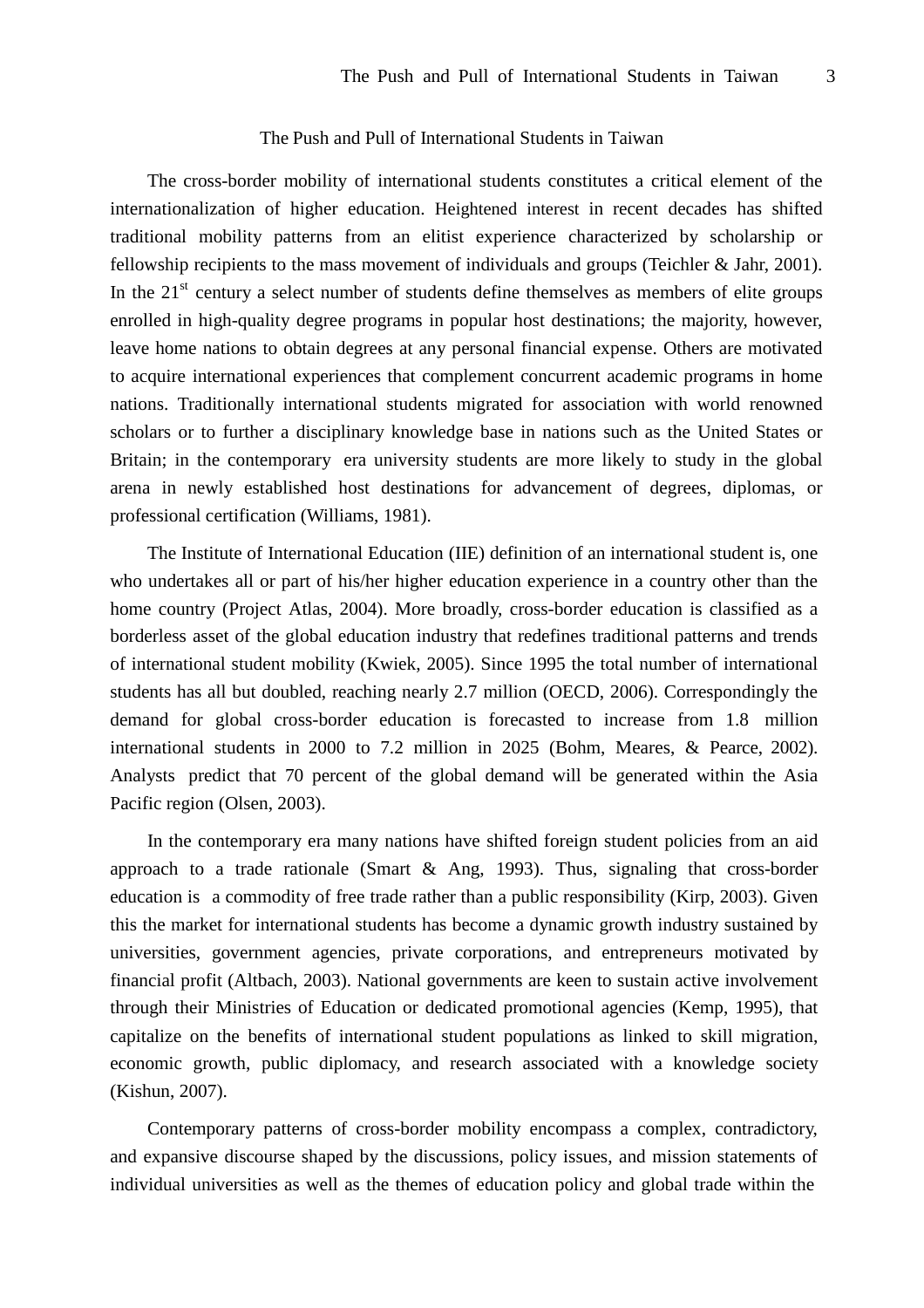General Agreement on Trade in Services (GATS) and the World Trade Organization (WTO) (van der Wende, 2001). This discourse impacts newly established competitor nations that are expanding incoming international student enrollments, as well as the United States and Western Europe as leading yet declining host nation destinations (Zachrisson, 2001). The case of China exemplifies this position. In 2004, China was a leading sending country as defined by the nation's 343,126 university degree seeking students who studied abroad annually (UNESCO, 2006). In recent years China has also emerged as a popular host nation, as noted by expanding incoming international student enrollments from less than 45,000 in 1999 to more than 141,000 in 2005 (McCormack, 2007). Similar trends are occurring in Japan, South Korea, India, Malaysia, Thailand, and Taiwan.

Trends in Taiwan reflect traditional East Asian patterns; substantial numbers of university students from Taiwan studied in the United States and Britain while very few incoming international students chose the island nation as a host destination. Foreign students are the bridges of a nation to the international society. The number of students studying in Taiwan indicates the level of internationalization and international competitiveness of the nation's education, as well as representing the nation's power and ability to attract foreigners. In 2007, the total number of students (including degree-level, exchange, and language study students) reached 17,742, which registers an increase of 3,263, compared to the 14,479 count in 2006 (Ko, 2008). Between 2001 and 2005 incoming international student enrollments from Central and South America increased 208 percent and 95 percent from European nations. Incoming students from Vietnam comprise the largest group, followed by Malaysia, Indonesia, Japan and the United States. Scholars attribute the rising population of incoming international students to the global popularity of Mandarin studies, the growing reputation of Taiwan universities as world class institutions, and availability of scholarships administered by the Taiwan Ministry of Education (MOE) (Ko, 2008).

## *Review of Literature*

The examination of globalization and internationalization as distinct processes is essential for serious scholarship addressing contemporary trends in higher education. Globalization is a multifaceted phenomenon enveloped by economic, social, political and cultural dimensions that meld 21st century higher education to international endeavors. The impact of globalization poses challenges to the role of nations as the sole providers of higher education and to academic communities as the primary voice for education decision-making. Processes of globalization within university settings transcend the integration of research, the use of English as the language of academia, the expanding international market for scholars, the growth of multinational publishing, and reliance on information technology (Altbach, 2003).

Scholars agree that processes of globalization are unalterable while those representing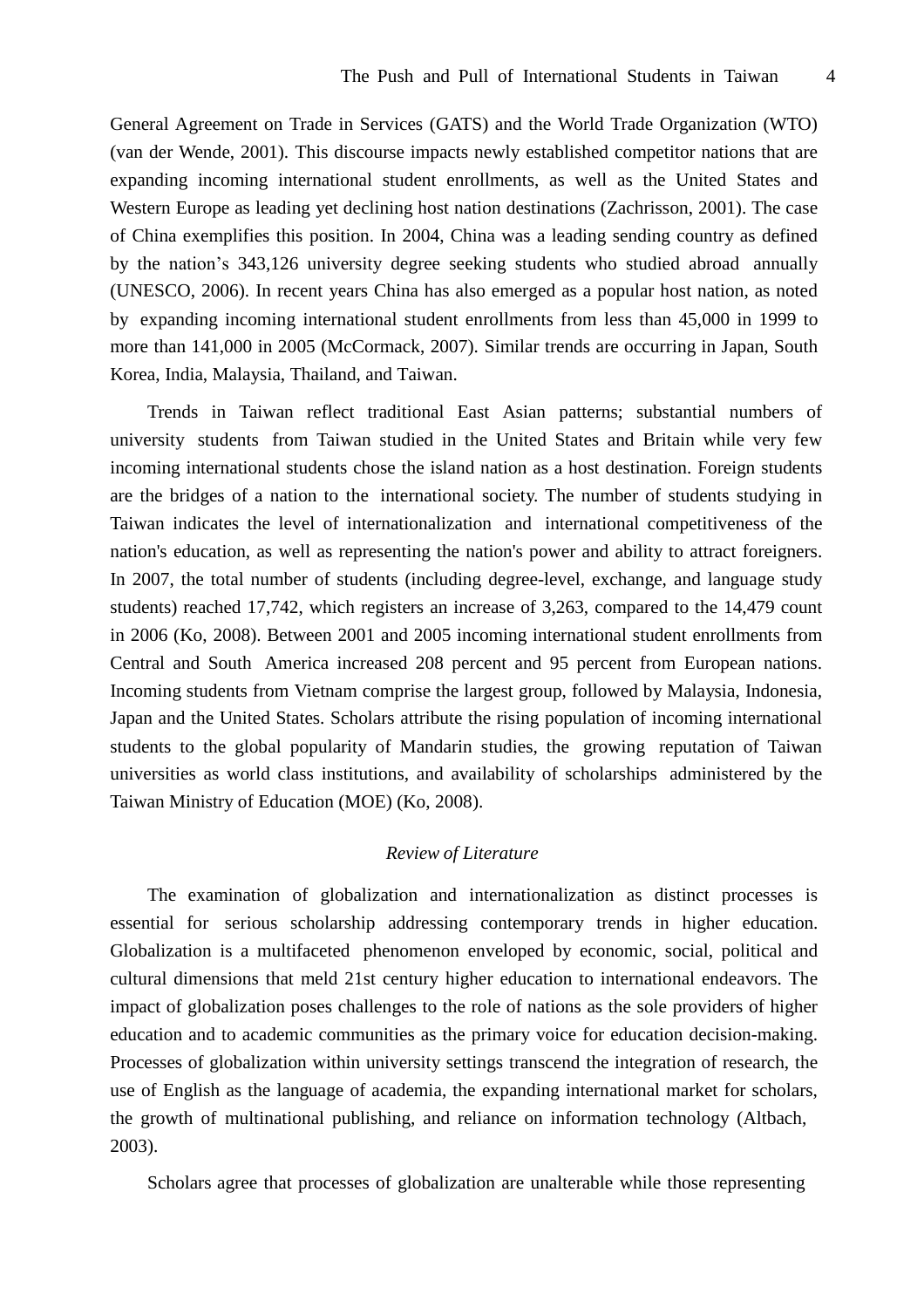internationalization remain fluid and changeable (Mok, 2007). Internationalism, says, Elkin, Deviee and Farnsworth (2008, p. 326) "is not something that is either achieved or not achieved: rather it is an engagement with a range of dimensions." Processes of internationalism are intertwined with a multiplicity of university administration policy, initiatives, and practices adopted in response to the affects of globalization (Scott, 1998) as noted by association with terminology such as: transnational, global, world, international, and cross-border education (Knight, 2002).

The examination of international student mobility trends and patterns is well established by a body of research identified with the push-pull framework (Agarwal & Winkler, 1985; Altbach, 1997; Cummings, 1993; Fry, 1984; Sirowy & Inkeles, 1985). This research suggests that international student's progress through developmental stages of decision making beginning with commitments to study internationally and ending with the selection of host institutions. Researchers defined research push factors as conditions in home nations that engender interest in university education beyond national borders. Pull factors are attributes of a host nation that attract international students and affect the decision-making process for study at particular institutions (Mazzarol, 1998).

Agarwal and Winkler (1985) quantified pull factors for the United States as a host destination among students from 15 developing nations. They noted that the percentage of international students enrolling in United States universities has declined in recent years. This shift was attributed to the rising cost of United States tertiary education and the multitude of university program options in students' home nations. As such a contemporary trend is involves nations that traditionally sent large numbers of students abroad; in recent years these nations have also become successful international centers via the offering of degree programs in English at a low expense (Chan & Ng, 2008).

In a related study McMahon (1992) used a push-pull model to statistically examine the mobility patterns of international students from 18 developing countries. Findings suggested that student flow was dependent on the level of economic wealth, the degree of involvement of the destination country in the world economy, and the priority placed on education by the home nation government. McMahon noted a negative correlation between economic prosperity in home countries and the volume of international student flow. Significant pull factors included the size of host nation economies and their political interests as evidenced by foreign assistance, transnational cultural links, and availability of international student scholarships.

In a summative study Massarol (1998) surmised that six pull factors consistently influence students' selection of host nations and institutions. The overall level of knowledge, access to information, and awareness of the destination nation within students' home country represented a critical pull factor. The reputation of host institutions for quality and the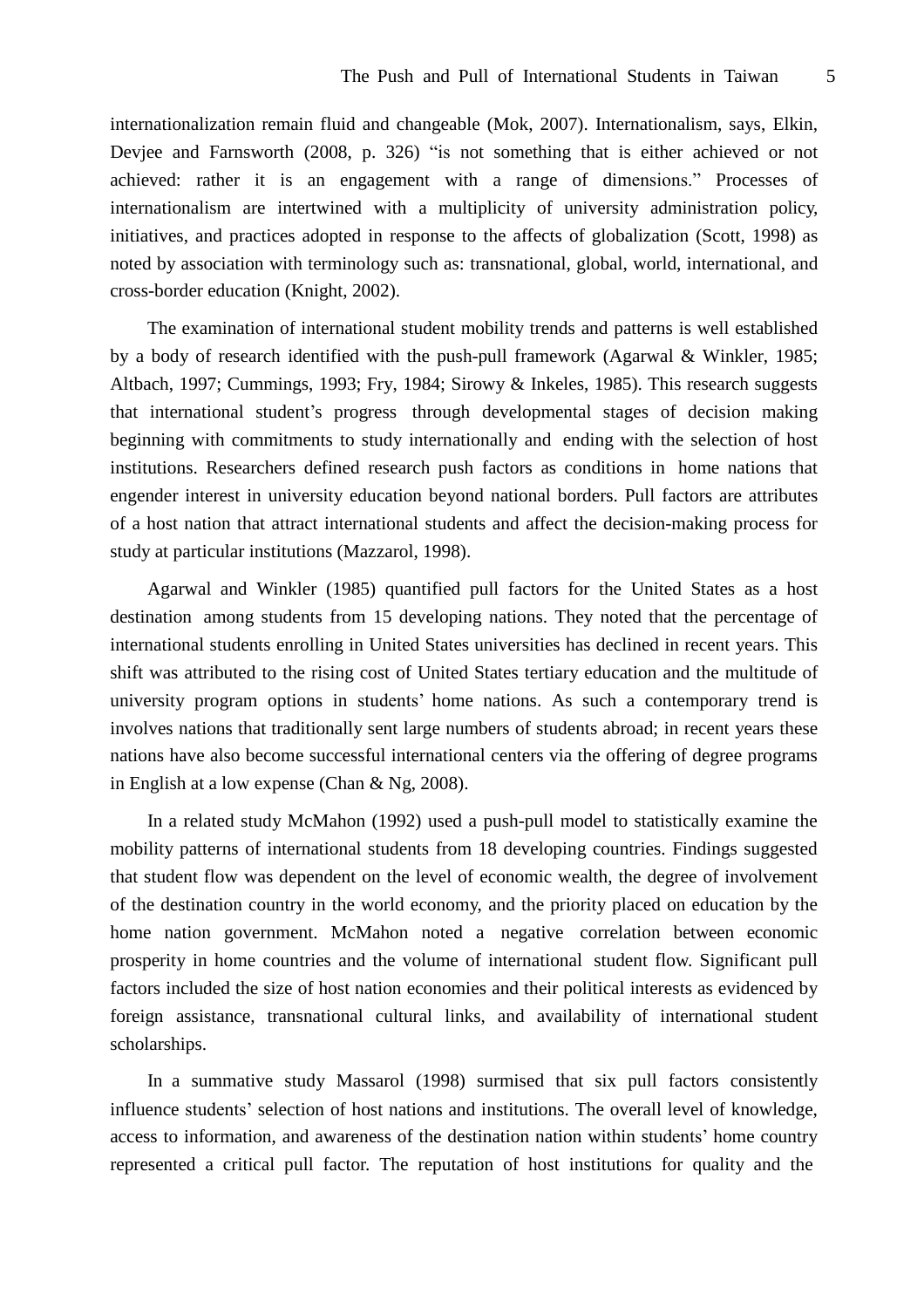recognition of their degrees in students' home nations were significant attributes of this factor. A second pull factor was the number of personal recommendations students received from parents, relatives, friends and gatekeepers. The third factor related to financial issues, including the expense of fees, living, and travel along with social costs, such as crime, safety and racial discrimination. The presence of other students from home nations and the option for part-time work were important attributes of this factor. Additional factors included: the environment, as related to perceptions about the climate in the host country; the geographic and time proximity between home and host nations; and social links defined as family or friends residing in the destination country.

The utility of the push-pull framework is apparent given the identification of factors affecting mobility patterns and trends of university international students from developing nations. Yet in some respects this framework compromises attention to the complexities associated with the international student experience. Limitations are noted in terms of the exclusion of international students from developed countries who pursue tertiary level education in either developing or other developed nations. The design of the push-pull framework, moreover, locates the national identity of international students as a reference for commonality; thus international students are defined as a homogenized group rather than as clusters of individuals who have significant differences between and within their nationalities.

Critics argue that scholarship addressing the complexities of the international student experience remains on the fringe of cross-border education literature due in part to a deficit of concepts to articulate the multidimensional complexities of international students' experiences. In response, a transnational lens is offered to illuminate theoretical and critical interpretations intended to examine the "persistent pull of 'locality'as a social space of identity formation"(Smith & Guarnizo, 1998, p. 22)

## *Research Design*

## *Data collection and Analysis*

The research was designed as a quantitative research method study. Beginning research questions included:

- 1. What are the benefits and dilemmas associated with the international student population in terms of institutional commitments for the expansion of internationalization for Taiwan's higher education institutions?
- 2. What are the interpretations of participants in regard to the issues and dilemmas surrounding the international student experience?

Scholars, who conduct research involving international dimensions, note the importance of primary sources as a viable option for data collection (Pinar, Reynolds, Slattery, &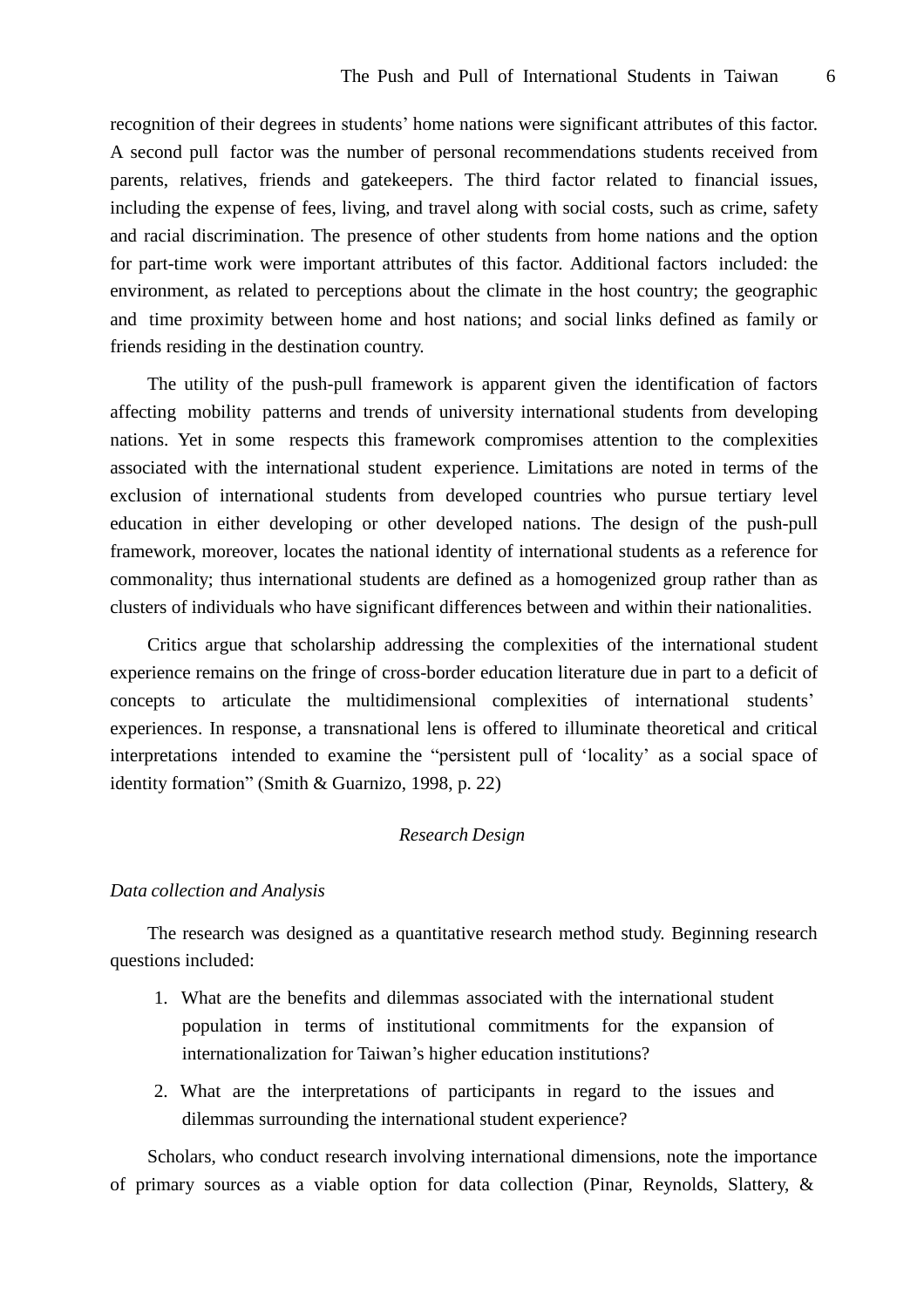Taubman, 1996). In response the investigation was initiated with a review of sources to develop a contemporary reference for the dilemmas and issues of globalization in Taiwan. The inspection of written documents such as books, periodicals, newspapers, and legal documents to gain a foundation for the history, geography, ecological needs, and community efforts at work in Taiwan were ongoing during all stages of investigation.

The survey respondents included 648 degree seeking international students from 23 countries. The survey was used to gather information at a particular point in time with the intention of describing the nature of existing conditions of international student in Taiwan universities (Cohen, Manion, & Morrison, 2007). Given this focus the survey was organized by section: Section One: *Experiences before and after coming to Taiwan* dealt with the logistical and emotional aspects of student mobility, Section Two: *Educational experiences in Taiwan*, addressed reasons for choosing Taiwan and particular universities, Section Three: *Social norms*, examined international students' circle of friends, social interaction norms, and classroom norms, Section Four: *Cultural norms*, focused on the cultural aspect of the international students'experiences in Taiwan, and Section Five *International Students'Demography*, detailed background information including international students' social status and scholarship information.

The study utilizes an online survey to gather the information regarding the international students all over Taiwan. The design of the online surveys were kept to a minimum and layout is user friendly, instructions are clear and simple, thus helped in increasing the completion rate of the survey (Dillman, 1999; Dillman, Tortora, & Bowker, 1998; Dillman, Tortora, Conradt, & Bowker, 1998). The survey data was statistically analyzed using the mean, standard deviation, frequency and percentage, correlations, and other cross-tabulations to determine the various descriptive summaries of the survey. A revised survey questionnaire was used based on Roberts, Chou, and Ching's (2010) international student survey. The survey questionnaire was administered on a voluntary basis in October 2008. An email was sent to all the international student offices all throughout Taiwan. The questionnaire was written in two versions: English and Chinese which required approximately 10-20 minutes for completion. A total of 648 participants' representative of 23 countries completed the questionnaire. Table 1; show that Mandarin Chinese was the predominant first language of participants (39%), which would indicate that most of the international students are from countries such as Mainland China, Macau, and Hong Kong. This is then followed by Vietnam (10%), and Indonesian (9%). Participants'second languages included English (53%), Mandarin Chinese (20%), and Malaysian (7%). Around 76% of the sample consisted of international students studying abroad for the first time. In addition, around 80% of the respondents are degree seeking students, with the remaining participants as exchange program students (7%) and Mandarin Chinese Language students (2%). Data gathered from the survey questionnaire were encoded and analyzed using the Statistics Package for Social Science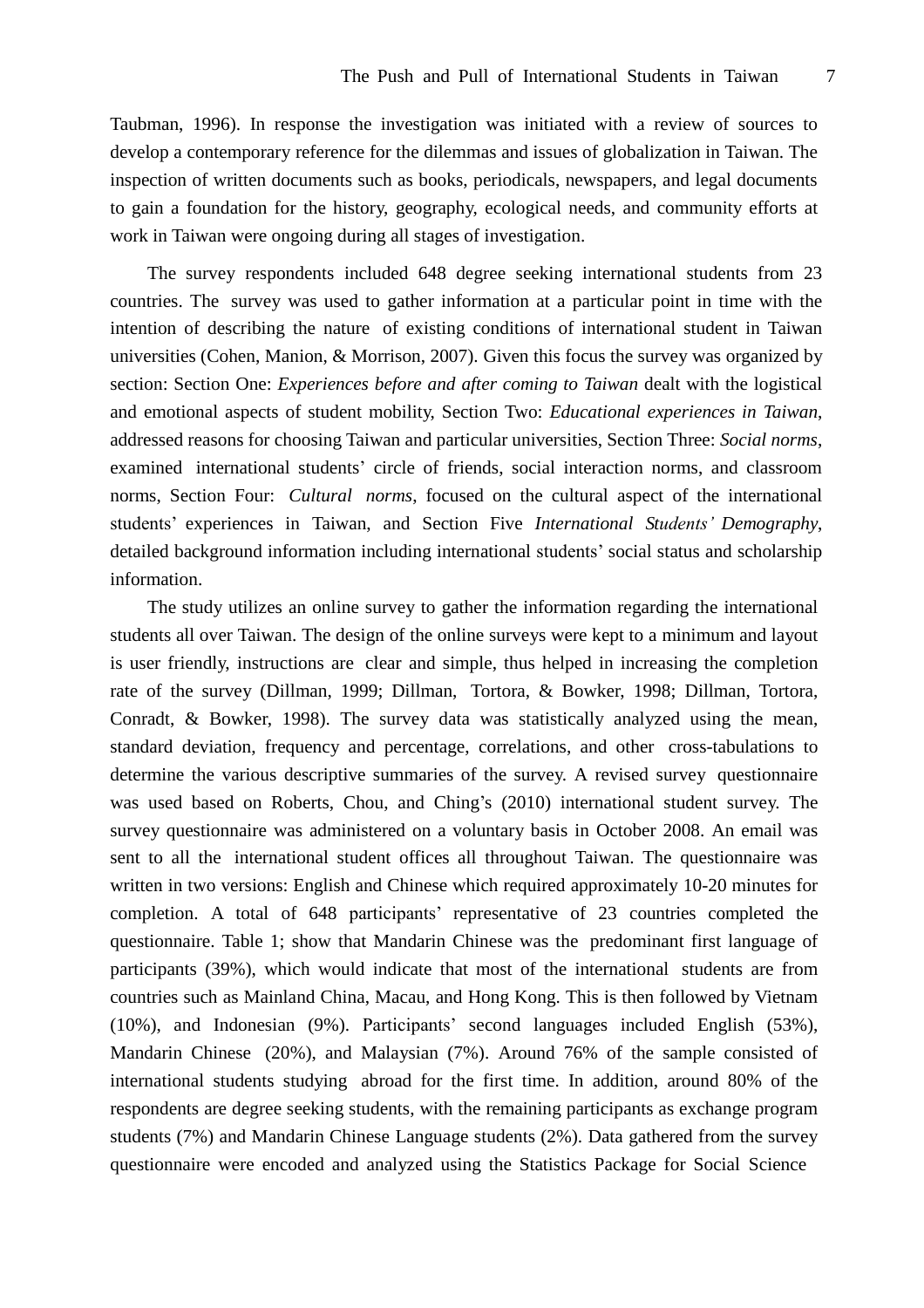(SPSS) version 15. Internal consistency using Lee Cronbach's (1951) coefficient alpha (Cronbach's alpha) was computed at 0.89, suggesting a high level (Nunnally & Bemstein, 1994). Descriptive analysis included the mean, standard deviation (SD) and cross-tabulation of participants'multiple responses for identified questions.

## Table 1

| Items                            | $\boldsymbol{n}$ | $\%$           | $\boldsymbol{M}$ | SD   |
|----------------------------------|------------------|----------------|------------------|------|
| Age                              |                  |                | 24.63            | 6.39 |
| <b>Gender</b>                    |                  |                |                  |      |
| Male                             | 297              | 46             | 23.87            | 5.16 |
| Female                           | 346              | 54             | 25.28            | 7.23 |
| <b>First language</b>            |                  |                |                  |      |
| <b>Mandarin Chinese</b>          | 251              | 39             |                  |      |
| Vietnamese                       | 67               | 10             |                  |      |
| Indonesian (Bahasa)              | 61               | 9              |                  |      |
| Spanish                          | 47               | $\tau$         |                  |      |
| English                          | 37               | 6              |                  |      |
| Japanese                         | 27               | $\overline{4}$ |                  |      |
| Malaysian (Malay)                | 21               | 3              |                  |      |
| Cantonese                        | 19               | 3              |                  |      |
| Thailand (Thai)                  | 15               | $\overline{2}$ |                  |      |
| Korean                           | 13               | $\overline{2}$ |                  |      |
| <b>Second language</b>           |                  |                |                  |      |
| English                          | 345              | 53             |                  |      |
| Mandarin                         | 131              | 20             |                  |      |
| Malaysian (Malay)                | 44               | $\overline{7}$ |                  |      |
| <b>Enrolled program type</b>     |                  |                |                  |      |
| Degree Seeking                   | 526              | 81             |                  |      |
| <b>Exchange Program Student</b>  | 43               | $\tau$         |                  |      |
| Chinese Mandarin Language Center | 12               | $\overline{2}$ |                  |      |
| <b>Study abroad experience</b>   |                  |                |                  |      |
| Yes                              | 112              | 17             |                  |      |
| None                             | 493              | 76             |                  |      |
| <b>Work experience in Taiwan</b> |                  |                |                  |      |
| Yes                              | 179              | 28             |                  |      |
| None                             | 424              | 66             |                  |      |

*Participant demographics (N=648)*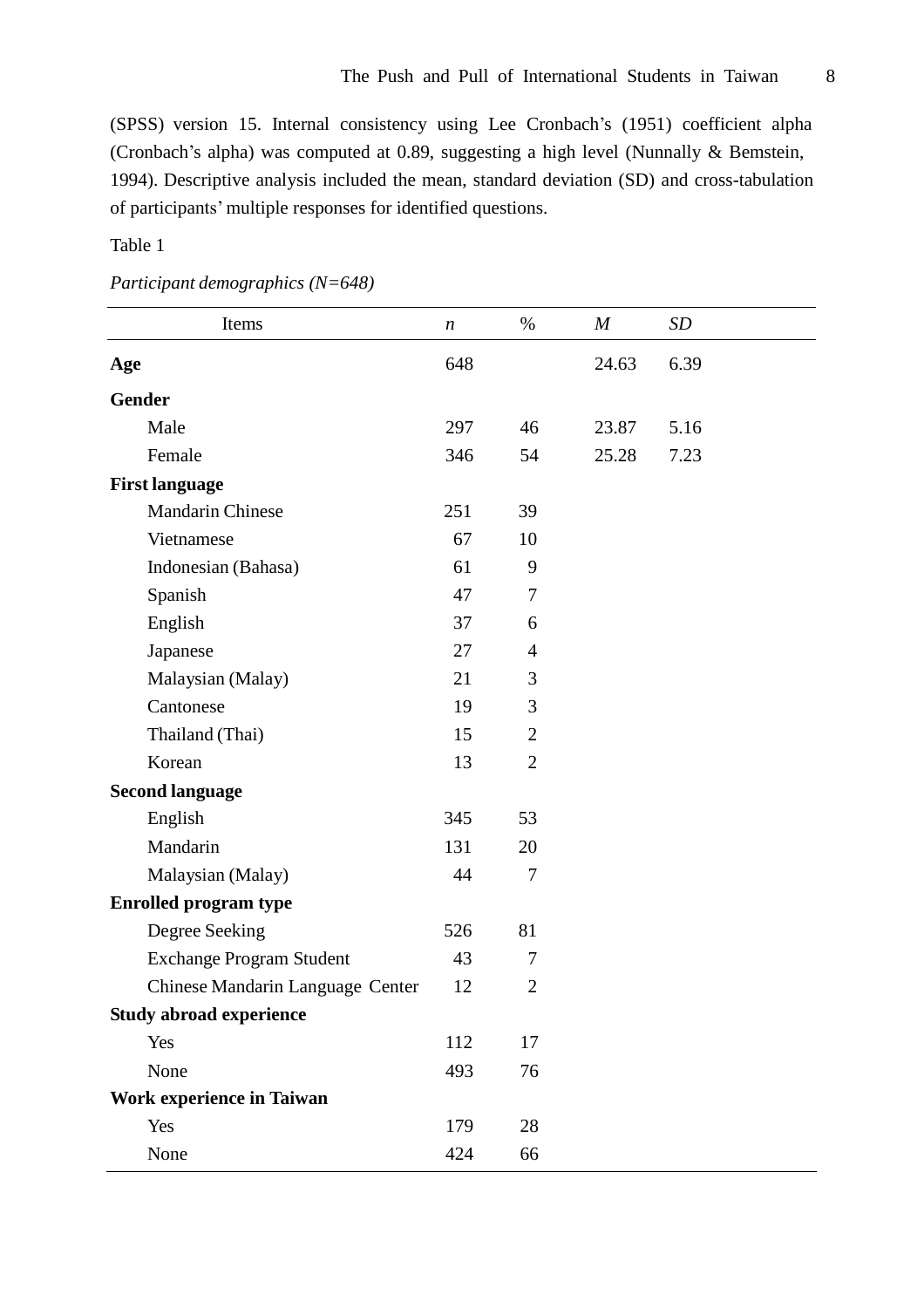## *Results and Discussions*

## *Experiences before and after coming to Taiwan*

Section one depicts the *experiences before and after coming to Taiwan,* which dealt with the logistical and emotional aspects of student mobility. Choosing a host nation involves decisions made with high involvement and commitment, due in part to the expanding options for study abroad destinations around the globe (Cubillo, Sanchez, & Cervino, 2006). One of the most promising factors in Taiwan's higher education is the presence of scholarship opportunities for international students.

#### Table 2

*Scholarship type and expenditures (N=432)*

| Items                                            | $\boldsymbol{n}$ | $\%$           |  |
|--------------------------------------------------|------------------|----------------|--|
| <b>Scholarship type</b>                          |                  |                |  |
| Ministry of Foreign Affairs (MOFA)               | 61               | 14             |  |
| Ministry of Education (MOE) - Taiwan Scholarship | 104              | 24             |  |
| Huayu Enrichment Scholarship                     | $\overline{2}$   | $\overline{0}$ |  |
| <b>National Science Council</b>                  | 9                | $\overline{2}$ |  |
| Ministry of Economic Affairs                     | 111              | 26             |  |
| Others                                           | 118              | 27             |  |
| Information regarding the scholarship            |                  |                |  |
| Taipei Economic and Trade Office (TECO)          | 61               | 14             |  |
| School                                           | 274              | 63             |  |
| Friends                                          | 136              | 31             |  |
| Relatives                                        | 49               | 11             |  |
| Newspaper                                        | 13               | 3              |  |
| Self-research                                    | 69               | 16             |  |
| Others                                           | 28               | 6              |  |
| <b>Average monthly expenditures</b>              |                  |                |  |
| <b>Below 10,000</b>                              | 299              | 46             |  |
| 10,001 to 15,000                                 | 165              | 26             |  |
| 15,001 to 20,000                                 | 64               | 10             |  |
| 20,001 to 25,000                                 | 25               | $\overline{4}$ |  |
| 25,001 to 30,000                                 | 28               | 4              |  |
| Above 30,000                                     | 23               | $\overline{4}$ |  |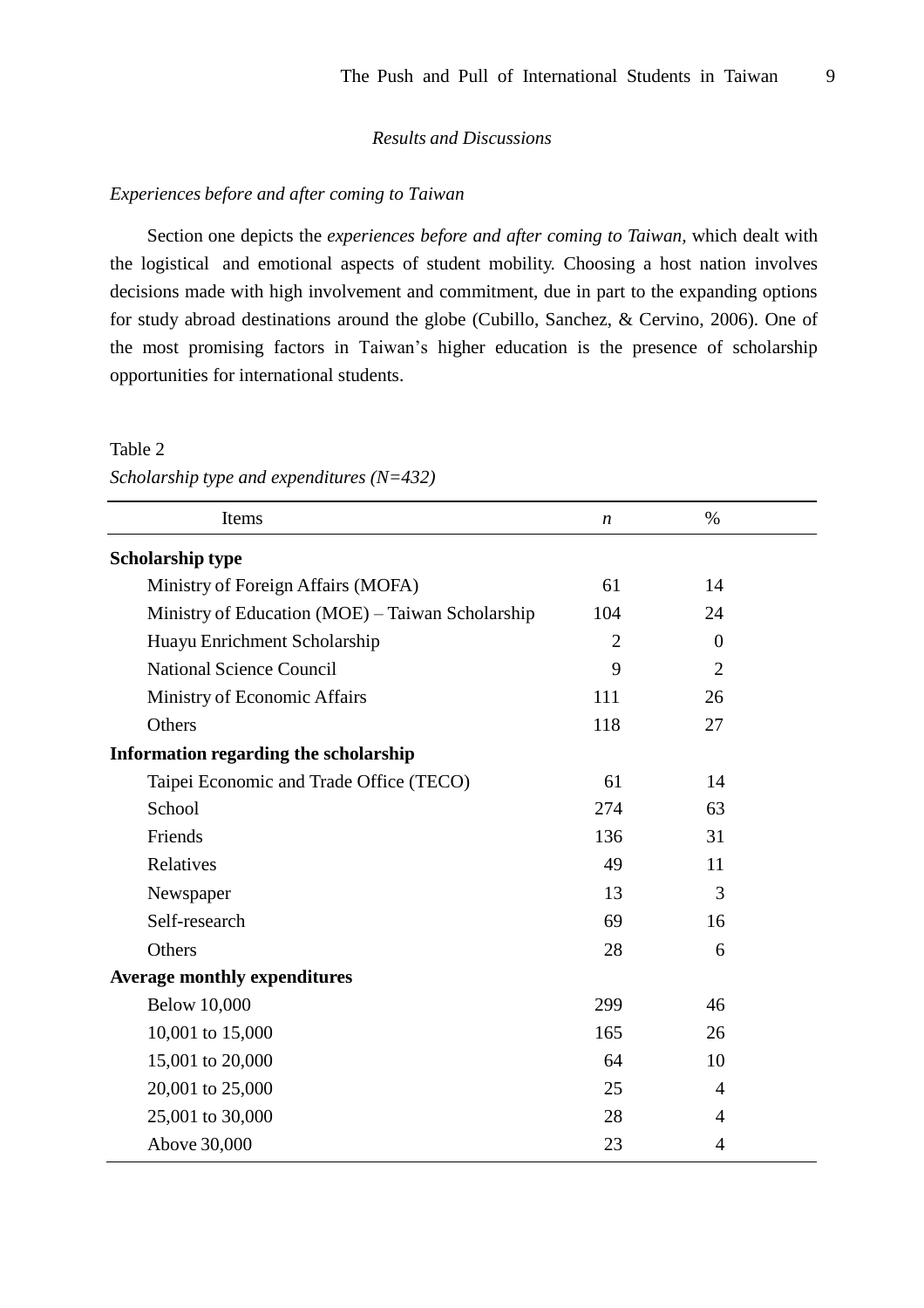Table 2 shows that of the 432 of the 648 respondents (67%) received scholarships offered by either the Taiwan Scholarship Program (jointly funded by the MOE, the Ministry of Foreign Affairs, the Nation Science Council, and the Ministry of Economic Affairs) or the MOE Mandarin Enrichment Scholarship Program (funded by the MOE). Applications for both scholarships are submitted to Taiwan overseas missions located in students' home nations. Majority are in scholarships given through their universities here in Taiwan, with a value of 118 or 27%. This is then followed by the Ministry of Foreign Affairs scholarship, which is given to countries that have diplomatic ties with Taiwan, with a value of 111 or 26%. The third largest is the scholarship given by the Ministry of Education (more commonly called the Taiwan Scholarship), with a value of 104 or 24%. When asked regarding how the international students gathered the information regarding the scholarship offers. Respondents responded that majority of them learnt about the scholarship in their school back in their country, with a value of 274 or 64%. This is followed by word of mouth transfers from their peers and friends back home, with a value of 136 or 31%. The third is self-research with a value of 69 or 16%.

The availability of host nation government scholarships is well established as a significant pull factor (Agarwal & Winkler, 1985; Cummings, 1993). Given this, the popularity of Taiwan government scholarships could be viewed as a contributing factor for the expanding international student enrollments. That said participants' rationale for receiving Taiwan scholarships was not typically linked to financial hardship. Table 2 also summarizes the average monthly expenditures in Taiwan Dollars of the international student in Taiwan. Majority of the students mentioned that they spend below 10,000 NT a month with a value of 299 or 46%. While 165 or 26% of the respondents claimed that they spent around 10,001 to 15,000 per month in Taiwan. In reality, scholarships in Taiwan provide financial support from one to four years of study and range from NT 25,000 monthly for undergraduate students to NT 30,000 monthly for graduate students. These findings suggest some discrepancy in living standards given that newly graduated college students in Taiwan earn from NT 26, 000 to 28, 000 monthly (CENS, 2008).

In many nations incoming international students represent the premier source for university internationalization. As a newly emerging competitor host nation, Taiwan envisions its national system of higher education as an international center, where people from around the world come to learn from each other. As such the MOE government scholarships enhance the cultural composition of Taiwan universities'student bodies and contribute to institutional prestige (Lo & Weng, 2005; Mok & Tan, 2004). The immersion of international students among the NCCU local students represents, therefore, a pivotal objective of the university efforts for internationalization.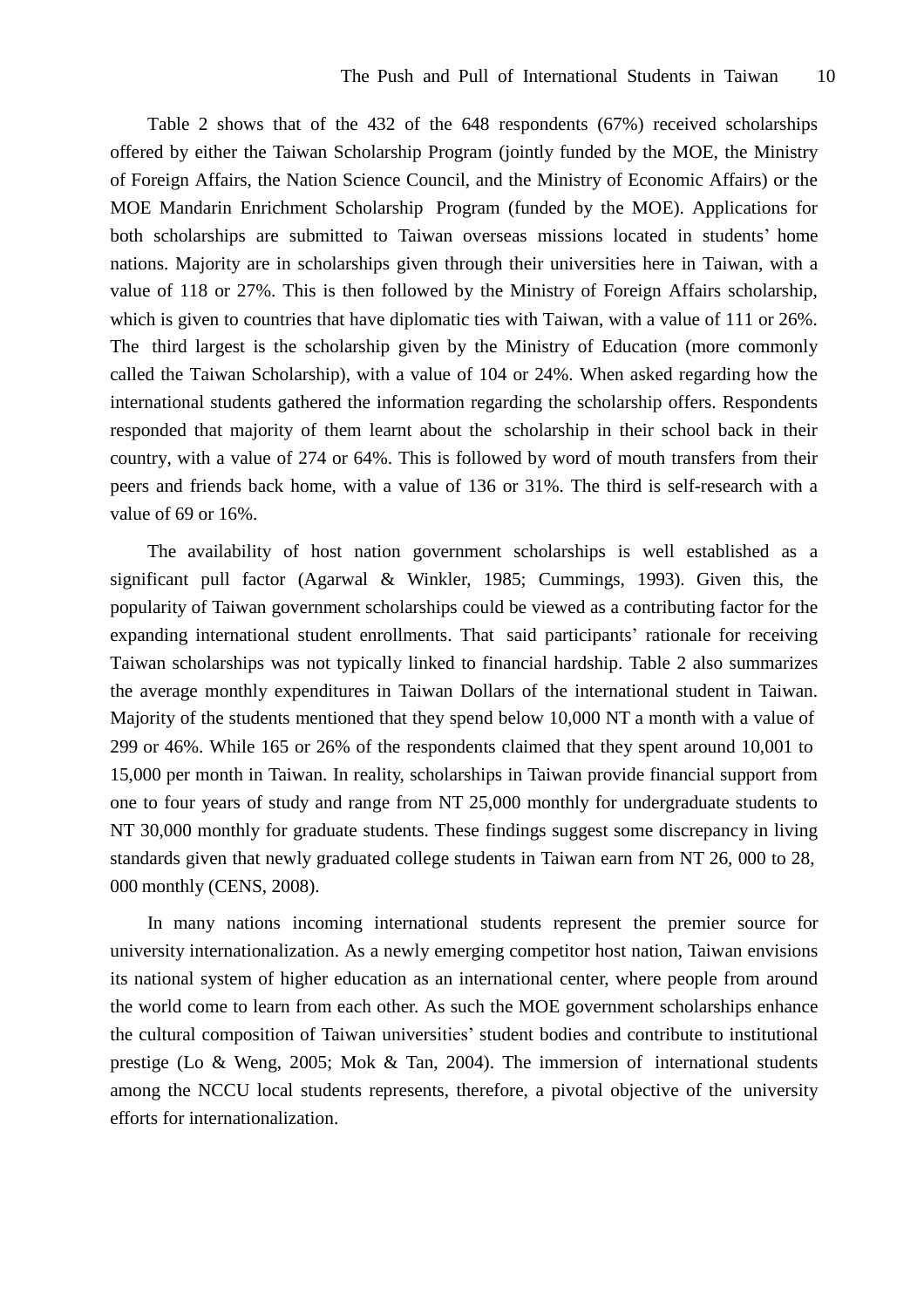### *Educational experiences in Taiwan*

With regards to the educational experiences in Taiwan, students are ask questions regarding the difficulties before coming to Taiwan, challenging aspects in Taiwan, difficulties with regards to educational aspects, and reasons in choosing a place of study in Taiwan. As a reminder, the items are analyzed initially by their weighted scores, items ranked number 1 is given a weight of 3, ranked 2 is given a weight of 2, while the ranked 3 is given a weight of 1. Table 3 shows the result for the difficulties encountered before coming to Taiwan. The highest difficulty item is the *application of the Taiwan Visa* with 309 or 48%, while the second difficulty item is the actual *Scholarship applications* with 190 or 29%. The third most difficulty item is the *Lack of sufficient information regarding course programs* with 176 or 27%. These results suggest that Taiwan should invest more efforts in enhancing its visa processing procedures for the international students coming to Taiwan. However, such enhancement might be limited to the political issues surrounding the country, which is beyond the discussion of the current study.

#### Table 3

#### *Difficulties encountered before coming to Taiwan (N=648)*

| <b>Items</b>                                             | n   | Weighted scores <sup>a</sup> |
|----------------------------------------------------------|-----|------------------------------|
| Taiwan visa application                                  | 309 | 708                          |
| Scholarship applications                                 | 190 | 389                          |
| Lack of sufficient information regarding course programs | 176 | 324                          |
| Selecting which school to apply                          | 150 | 301                          |
| Emotional preparation                                    | 137 | 237                          |
| Communicating with Taiwan's university                   | 92  | 169                          |

*Note*. <sup>a</sup>The respondents' rankings were given corresponding weights (e.g.  $1^{st}$  priority – 3,  $2^{nd}$ priority – 2, and third priority – 1) before computing for the individual scores of each item.

With regards to the challenges encounter in Taiwan, international students mentioned that the most challenging aspect is the *Memorizing Chinese character* with 170 or 26%. The second most challenging aspect is regarding the international students'*social relationships* in Taiwan with 172 or 27%. The third most challenging aspect in Taiwan is the *Adjusting to the weather* with 166 or 26%. Such results describe the difficulties of international student during their first few months in Taiwan, while some even suggest that they (international students) should be given enough orientation regarding the cultural and contextual issues regarding Taiwan, before even they travel to Taiwan.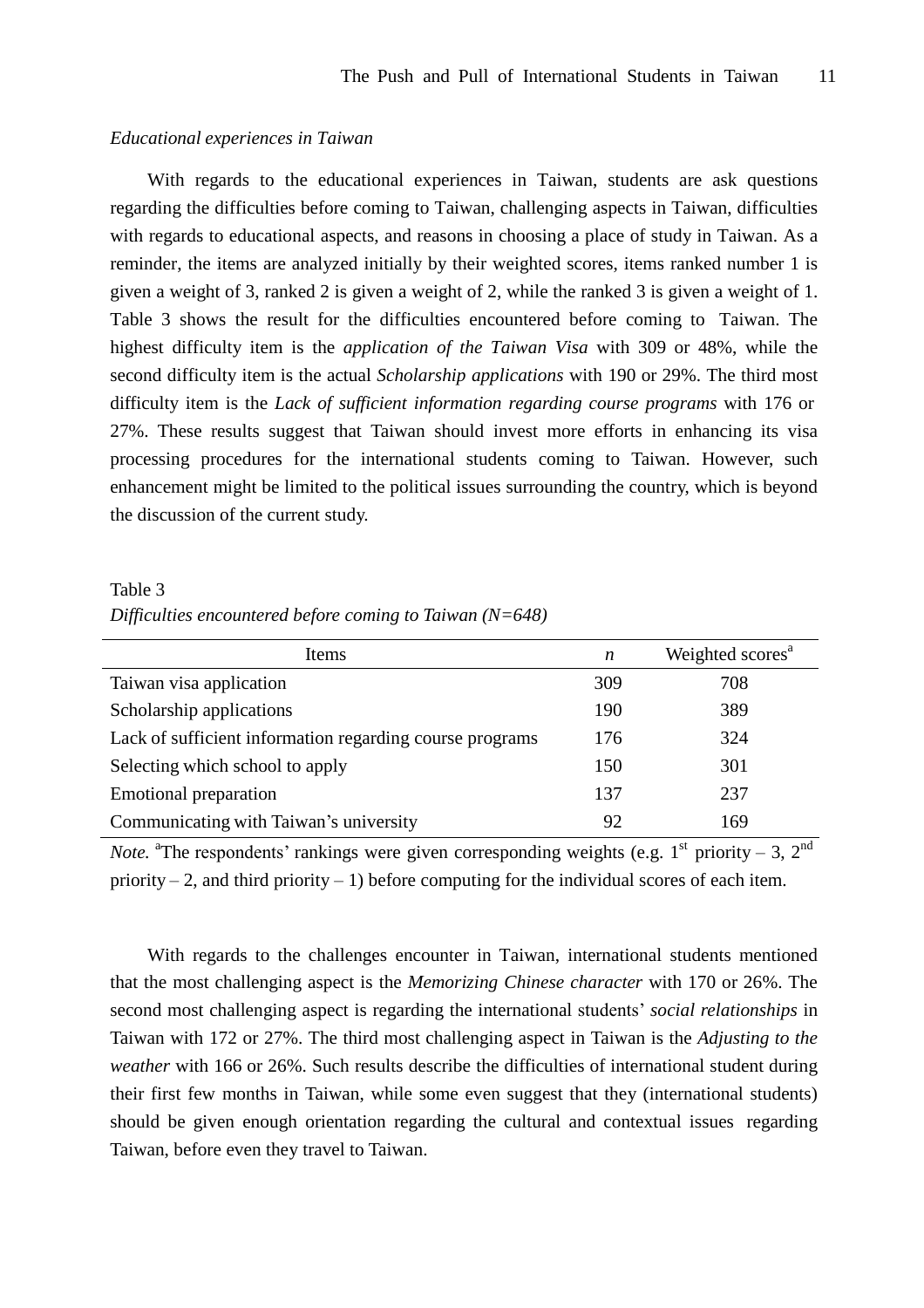| Items                        | n   | Weighted scores <sup>a</sup> |
|------------------------------|-----|------------------------------|
| Memorizing Chinese character | 170 | 402                          |
| Social relationship          | 172 | 334                          |
| Adjusting to weather         | 166 | 316                          |
| Cultural gap                 | 136 | 255                          |
| Adjusting to food            | 124 | 252                          |
| Homesickness                 | 112 | 214                          |
| Transportation               | 97  | 184                          |
| Being a non-English speaker  | 70  | 155                          |

Table 4 *Challenging aspects in Taiwan (N=648)*

*Note*. <sup>a</sup>The respondents' rankings were given corresponding weights (e.g.  $1^{st}$  priority – 3,  $2^{nd}$ priority – 2, and third priority – 1) before computing for the individual scores of each item.

With regards to the international students difficulties with regards to their study here in Taiwan, most students mentioned that there seem to exist a problem with the *Understanding teachers'lessons/lectures* with 216 or 33%. Table 5 also shows that the item *expressing or giving your opinion to your teacher* with 190 or 29% and the item *expressing or communicating in Chinese* with 177 or 27%. These results suggest that international students are not properly oriented in the educational system of Taiwan. Local faculty and staff should be brief with regards to the study habit of the international students as well.

Table 5

*Difficulties with regards to educational aspects (N=648)*

| Items                                             | $\boldsymbol{n}$ | Weighted scores <sup>a</sup> |
|---------------------------------------------------|------------------|------------------------------|
| Understanding teachers' lessons/lectures          | 216              | 451                          |
| Expressing or giving your opinion to your teacher | 190              | 441                          |
| Expressing or communicating in Chinese            | 177              | 417                          |
| Making oral presentation                          | 199              | 370                          |
| Working on group project                          | 150              | 336                          |
| Studying in a different educational system        | 150              | 288                          |
| Completing assignment on time                     | 63               | 131                          |
| Managing your study load                          | 45               | 88                           |

*Note*. <sup>a</sup>The respondents' rankings were given corresponding weights (e.g.  $1^{st}$  priority – 3,  $2^{nd}$ priority – 2, and third priority – 1) before computing for the individual scores of each item.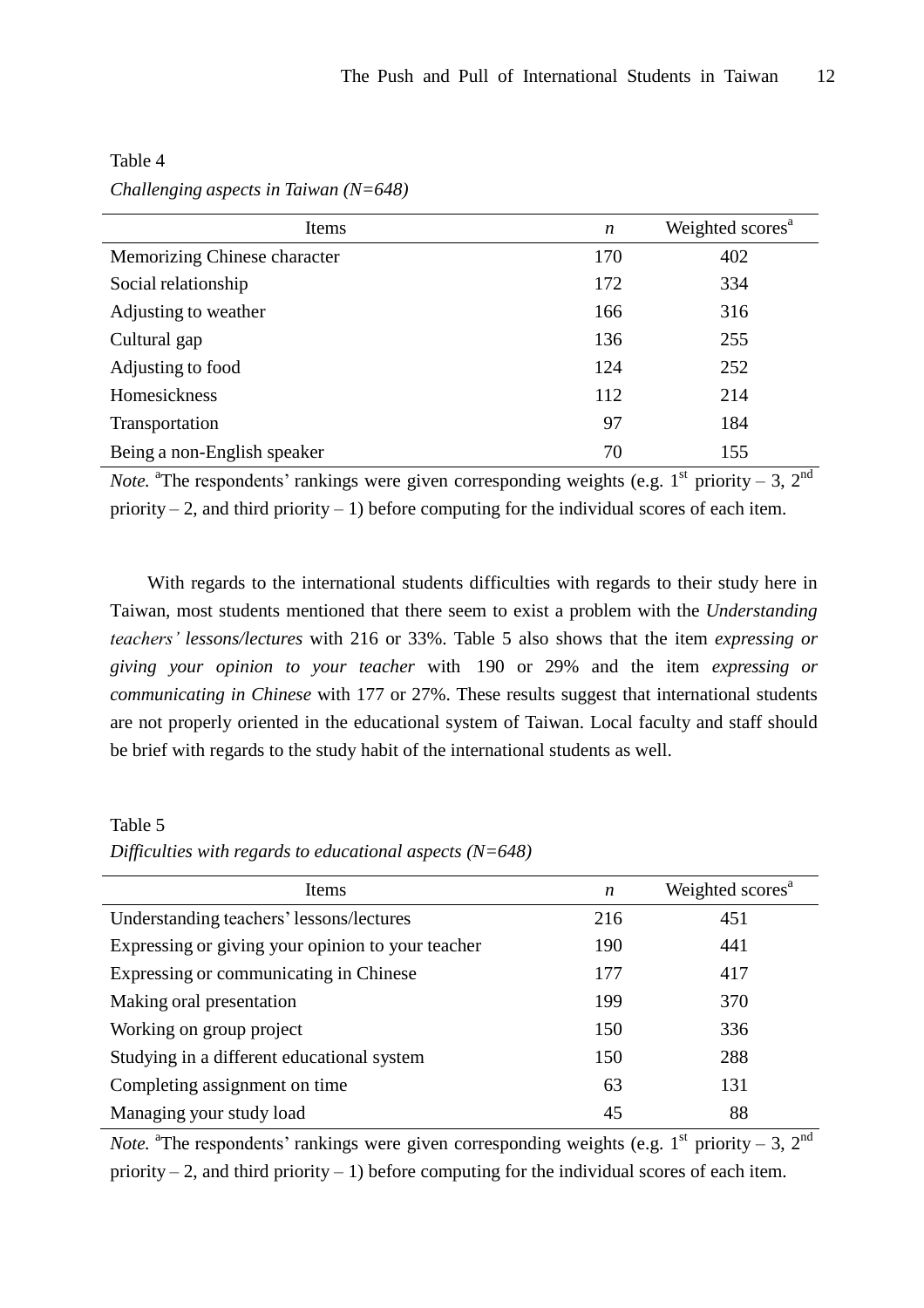Table 6 shows the reasons why the international students select their current school in Taiwan. The main reason is the item *recommended by friends/classmates* with 240 or 37%. The second reason is the *surrounding suitable for learning* with 232 or 36%. And lastly, the third reason is the *direct contact form an institution in Taiwan* with 127 or 20%. Such results indicate that the power of the word of mouth exhibits the greatest influence in the international students' choice of schools. Hence, institutions should give outgoing international students a sort of orientation or a somewhat good impression, so as to aid in the recruitment of new international students.

#### Table 6

*Reasons for choosing your current institution (N=648)*

| Items                                        | $\boldsymbol{n}$ | Weighted scores <sup>a</sup> |
|----------------------------------------------|------------------|------------------------------|
| Recommended by friends/classmates            | 240              | 568                          |
| Surrounding suitable for learning            | 232              | 485                          |
| Direct contact form an institution in Taiwan | 127              | 266                          |
| Degree program availability in English       | 118              | 264                          |
| Random chance                                | 110              | 223                          |
| Informative website                          | 101              | 201                          |
| Mandarin Chinese language program            | 74               | 148                          |
| Recommended by embassy                       | 59               | 125                          |
| Existing student exchange program            | 44               | 102                          |

*Note*. <sup>a</sup>The respondents' rankings were given corresponding weights (e.g.  $1^{st}$  priority – 3,  $2^{nd}$ priority – 2, and third priority – 1) before computing for the individual scores of each item.

## *Social norms*

In recent years, the concept of social capital has captured the imagination and attention of an extensive range of scholars and professionals in various disciplines and practical arenas (Lin, 2008). Similarly, social capital has been used to shed light on the relationship between the micro-level of educational experience and the macro-level of social forces and structures (Burnheim, 2003). Scholars noted that the concept of social capital has expanded from an individual asset to a feature of communities and even nations (Portes, 1998). As such, multiple definitions, conceptualizations, and empirical measurements are generated (Dika & Singh, 2002). However, the popularity of the concept of social capital has been accompanied by increasing controversy about its actual meaning and effects (Mouw, 2006; Portes, 2000).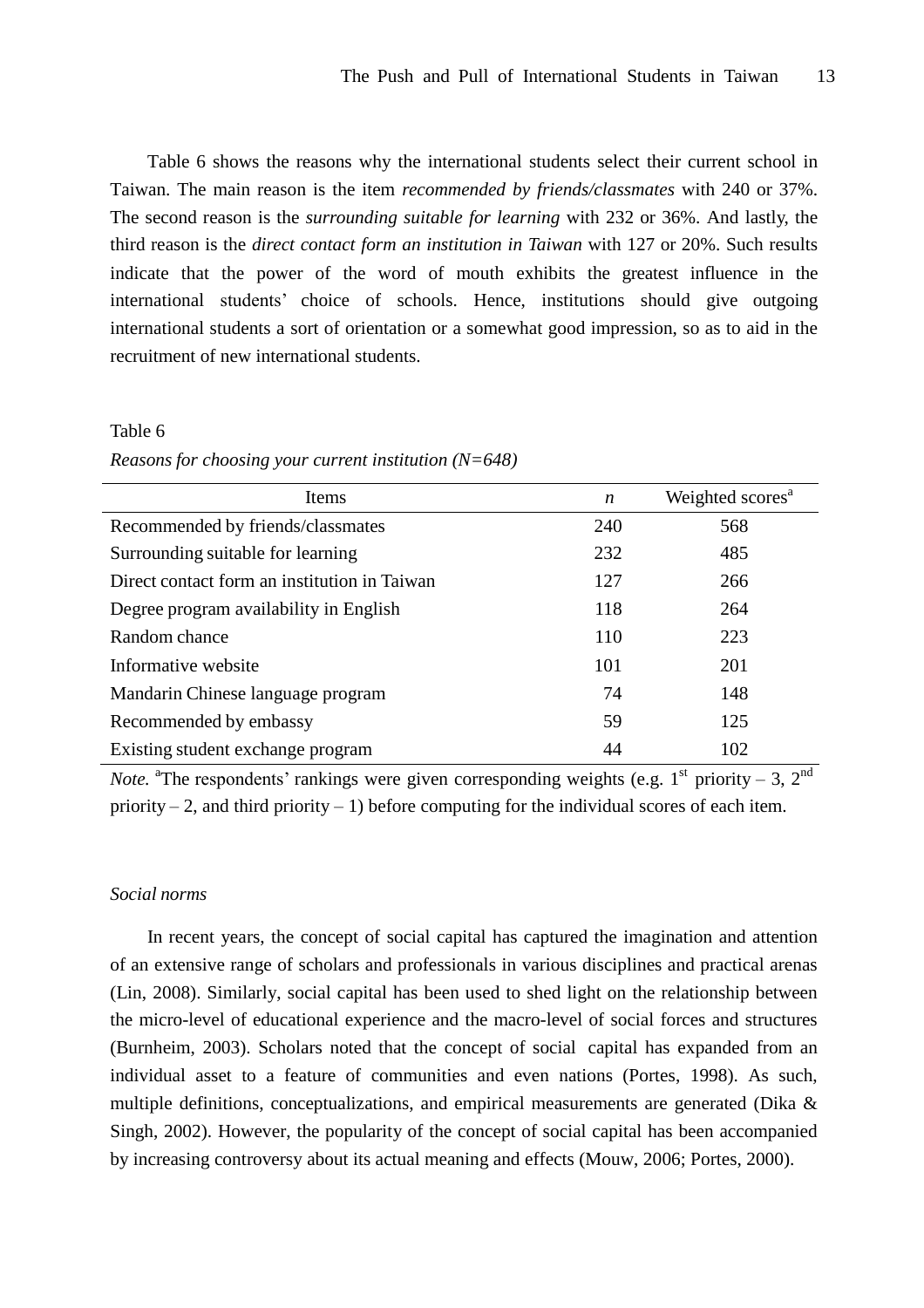Simply, social capital can be defined as "the investment in social relations with expected returns in the marketplace"(Lin, 2002). This general definition is consistent with the works of noted scholars such as Bourdieu (1986), Burt (1992), Coleman (1988, 1990), Flap (1991, 1994), Lin (1982), Portes (1998), and Putnam (1993, 1995, 2000). During the late 1980s, education sociologists Bourdieu (1986) and Coleman (1988) both emphasized the functional value of social networks and group membership as resources which can be leveraged by individuals to obtain access to other resources. In addition, both authors placed much emphasis on the role of education and in particular the role of the social environment in determining educational outcomes.

In an educational setting social capital is defined "as the networks, together with norms, values, and understandings that facilitate cooperation with or among groups."(Healy, Cote, Helliwell, & Field, 2001) In a study of Australian universities, Burnheim (2003) noted that it is important to understand (1) the particular role of social capital in the networks and networking within the universities, which themselves constitute capital, and (2) the universities' roles in the creation of the norms, values, and understandings which enable networks to operate. Similarly, in a mixed method study regarding international students in Australia, Neri and Ville (2006) noted that poor social networks in unfamiliar cultural and educational institutions have an adverse impact on the wellbeing and academic performance of the students.

| Items                                                   | $\boldsymbol{n}$ | Weighted scores <sup>a</sup> |
|---------------------------------------------------------|------------------|------------------------------|
| I want more Taiwanese friends                           | 259              | 623                          |
| Taiwanese students have positive feelings towards me    | 205              | 423                          |
| I try my best to make friends                           | 181              | 358                          |
| Taiwanese would like to know international students     | 175              | 331                          |
| Taiwanese students should take first step               | 96               | 213                          |
| It is difficult to make friends with Taiwanese students | 67               | 156                          |
| My Chinese ability hinders me from making friends       | 71               | 145                          |
| I experience discrimination in Taiwan                   | 54               | 110                          |
| Taiwanese students prefer fewer international students  | 35               | 69                           |

## Table 7 *Social interaction norms (N=648)*

*Note*. <sup>a</sup>The respondents' rankings were given corresponding weights (e.g.  $1^{st}$  priority – 3,  $2^{nd}$ priority – 2, and third priority – 1) before computing for the individual scores of each item.

To further clarify the issues in the network and norms of international students in Taiwan,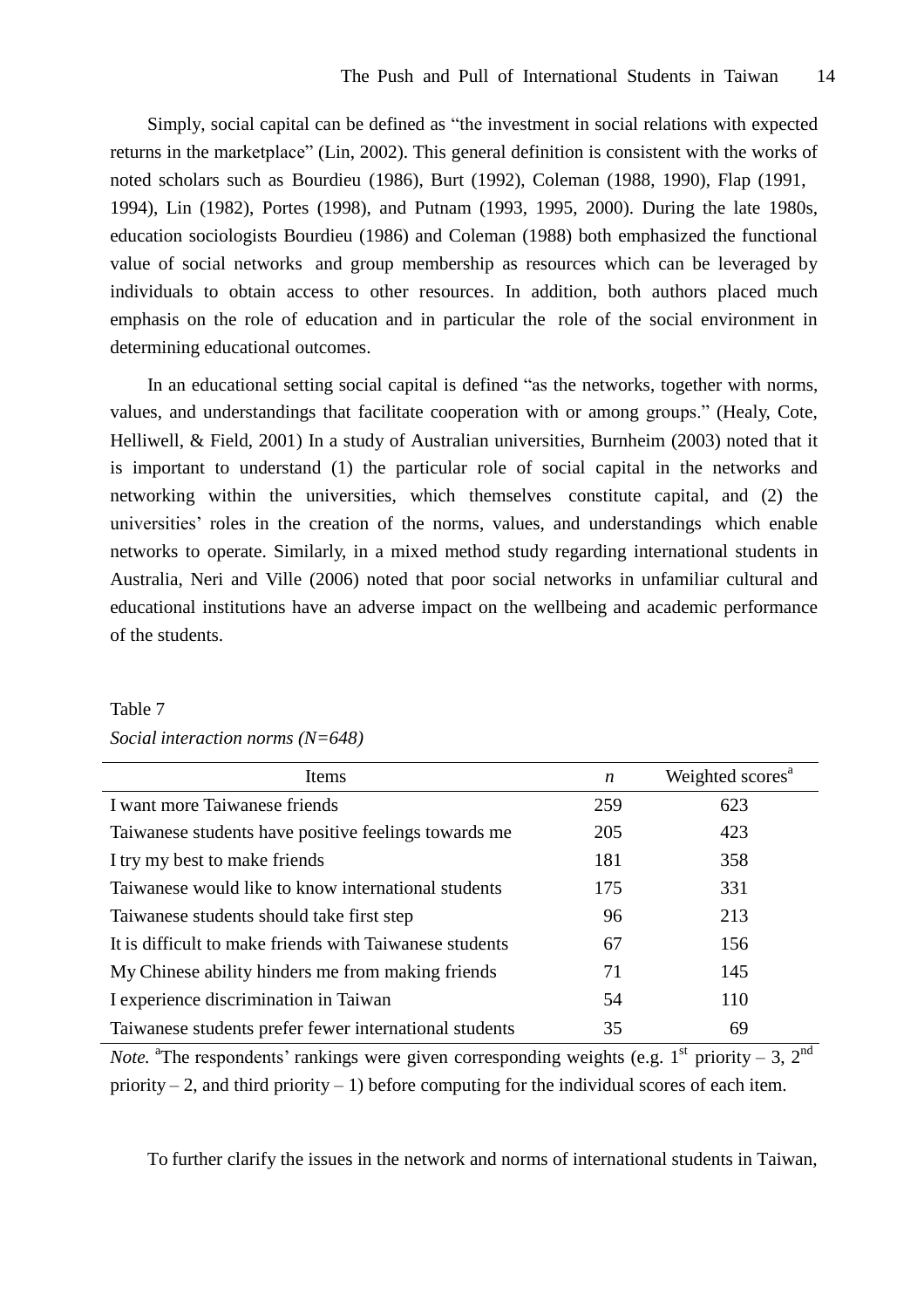the following two sections shall focus on these parts, namely: the social norms and the cultural norms experienced in Taiwan. Table 7 shows the result when the international students were asked regarding their social interaction norms in Taiwan. Most students replied that they *wanted to have more Taiwanese friends* with total respondents of 259 or 40%. This is followed by the item *Taiwanese students have positive feelings towards me* with total respondents of 205 or 32%. The third item is *I try my best to make friends* with total respondents of 181 or 28%. These three top results depict that international students are indeed accepting of Taiwanese students as not only their peers or classmates, but their friends as well.

Table 8 shows the international students aspects regarding their campus and classroom norms. The highest ranked is the item *teachers encourage interaction* with 144 or 22%. While the second is the item *teachers make special effort to help international student* with 162 or 25%. And the third is the item *cultural differences are respected inside the school* with 92 or 14%. Note that although the percentage of the international students selecting the item is not high, however, by looking at their weighted scores, the international students selected this three items as the major norms in the campus and classroom category.

## Table 8

*Campus and classroom norms (N=648)*

| Items                                                      | $\boldsymbol{n}$ | Weighted scores <sup>a</sup> |
|------------------------------------------------------------|------------------|------------------------------|
| Teachers encourage interaction                             | 144              | 568                          |
| Teachers make special effort to help international student | 162              | 485                          |
| Cultural difference is respected in school                 | 92               | 266                          |
| Teachers understand problems of international student      | 143              | 264                          |
| Opportunity to learn from other culture                    | 110              | 223                          |
| Feel included in class                                     | 130              | 201                          |
| Teachers understand cultural differences in learning       | 81               | 158                          |
| Classmates are accepting of cultural differences           | 136              | 148                          |
| Student of different groups work well                      | 136              | 125                          |

*Note*. <sup>a</sup>The respondents' rankings were given corresponding weights (e.g.  $1^{st}$  priority – 3,  $2^{nd}$ priority – 2, and third priority – 1) before computing for the individual scores of each item.

Table 9 depicts the international students' circle of friends in different situations, such as: social and educational. Results indicate that the international students'educational and social time is mostly done with Taiwanese students, while their closest friends are still their friends from their own home country.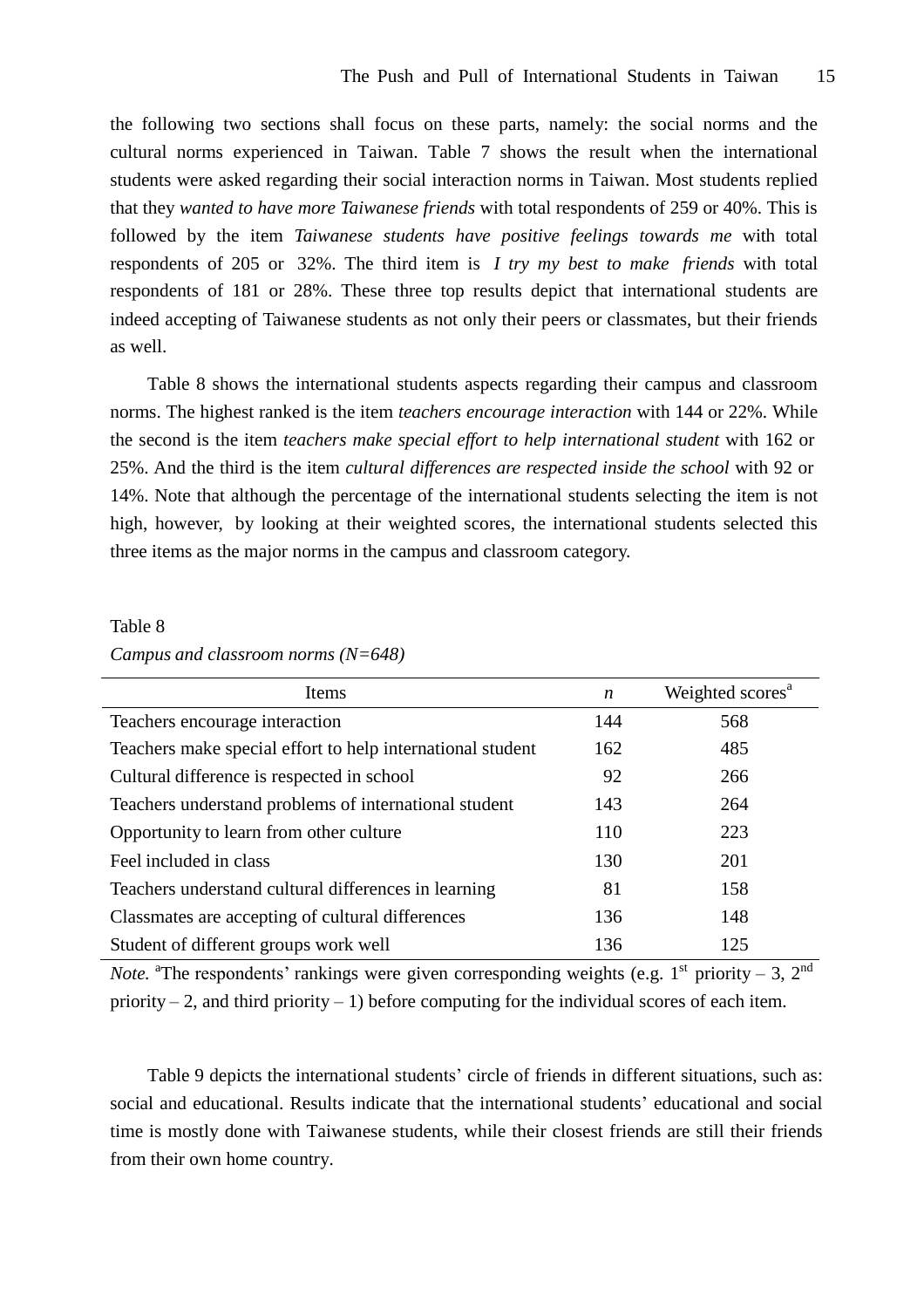| Items                                 | $\boldsymbol{n}$ | Weighted scores <sup>a</sup> |
|---------------------------------------|------------------|------------------------------|
| <b>Studying and reviewing lessons</b> |                  |                              |
| Taiwanese students                    | 334              | 909                          |
| Students from other countries         | 236              | 592                          |
| Students from their own country       | 211              | 411                          |
| <b>During social activities</b>       |                  |                              |
| Taiwanese students                    | 345              | 903                          |
| Students from other countries         | 303              | 745                          |
| Students from their own country       | 244              | 458                          |
| <b>Closest friends</b>                |                  |                              |
| Taiwanese students                    | 289              | 716                          |
| Students from other countries         | 293              | 791                          |
| Students from their own country       | 197              | 391                          |

## Table 9 *International students'circle of friends (N=648)*

*Note*. <sup>a</sup>The respondents' rankings were given corresponding weights (e.g.  $1^{st}$  priority – 3,  $2^{nd}$ priority – 2, and third priority – 1) before computing for the individual scores of each item.

## *Cultural norms,*

The students are also asked regarding their perception of what is the accepted fact in the world today. Majority of the international students agrees that *advancement in technology* is the most prominent discovery of our generation, next to the *learning of Mandarin Chinese language*. Such results indicate that the changes in language needs are both ways, to the East the Mandarin Chinese and to the West the English language.

## Table 10

## *Accepted fact in today's society (N=648)*

| <b>Items</b>                                   | n   | Weighted scores <sup>a</sup> |
|------------------------------------------------|-----|------------------------------|
| Technology connects people                     | 180 | 393                          |
| Technology makes the world smaller             | 175 | 384                          |
| Learning Mandarin Chinese is the current trend | 184 | 364                          |
| Local traditional customs should be maintain   | 166 | 347                          |
| People should leave together in harmony        | 124 | 275                          |
| English is most widely spoken language         | 86  | 196                          |

*Note*. <sup>a</sup>The respondents' rankings were given corresponding weights (e.g.  $1^{st}$  priority – 3,  $2^{nd}$ priority – 2, and third priority – 1) before computing for the individual scores of each item.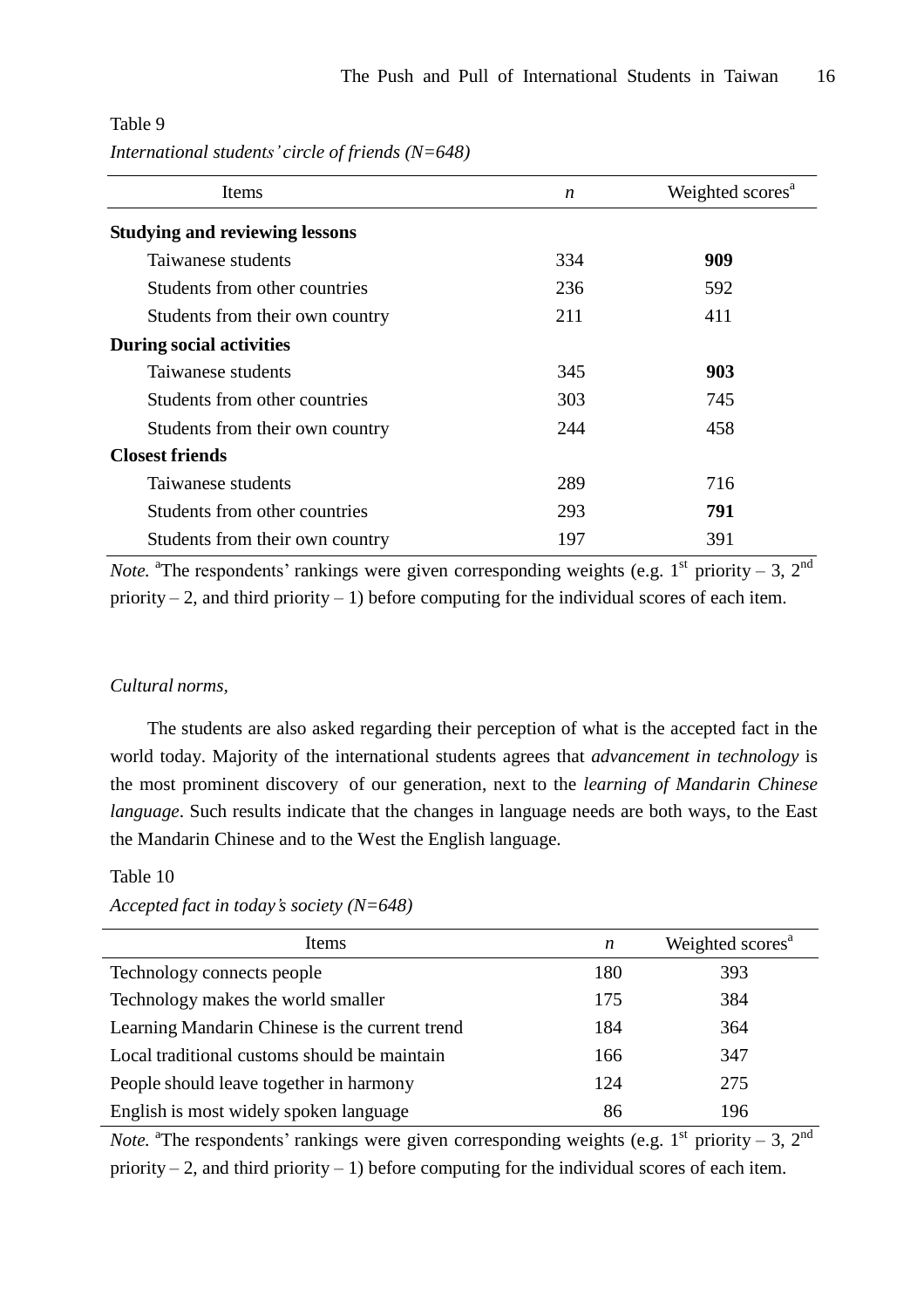Table 11 and table 12 shows the discouraging and distinct Taiwanese cultures which the international students felt unique and different, while some of items selected are considered norm to the Eastern or Asian culture. Much to the surprise of the selection of activities regarding night market as one of the major Taiwanese cultures the international students felt worth recalling.

## Table 11

#### *Discouraging Taiwanese cultural norms (N=648)*

| Items                          | $\boldsymbol{n}$ | Weighted scores <sup>a</sup> |
|--------------------------------|------------------|------------------------------|
| Chopsticks                     | 139              | 366                          |
| Fortune telling                | 127              | 260                          |
| Poultry slaughtering in market | 83               | 181                          |
| Eating hotpot                  | 60               | 111                          |
| Eating bethel nut              | 55               | 102                          |
| Incense burning                | 53               | 95                           |
| Going KTV                      | 47               | 93                           |
| Shopping at night market       | 23               | 36                           |

*Note*. <sup>a</sup>The respondents' rankings were given corresponding weights (e.g.  $1^{st}$  priority – 3,  $2^{nd}$ priority – 2, and third priority – 1) before computing for the individual scores of each item.

## Table 12

*Distinct Taiwanese cultures (N=648)*

| Items                                    | $\boldsymbol{n}$ | Weighted scores <sup>a</sup> |
|------------------------------------------|------------------|------------------------------|
| Shopping at night market                 | 289              | 662                          |
| Eating at night market                   | 220              | 493                          |
| Garbage segregation (sorting of garbage) | 269              | 484                          |
| Poultry slaughtering in market           | 134              | 299                          |
| Eating hotpot                            | 148              | 279                          |
| Going KTV                                | 82               | 172                          |
| Eating bethel nut                        | 71               | 157                          |
| Environmentally conscious                | 66               | 134                          |
| Chopsticks                               | 12               | 32                           |
| Incense burning                          | 12               | 26                           |
| Fortune telling                          | 15               | 25                           |

*Note*. <sup>a</sup>The respondents' rankings were given corresponding weights (e.g.  $1^{st}$  priority – 3,  $2^{nd}$ priority – 2, and third priority – 1) before computing for the individual scores of each item.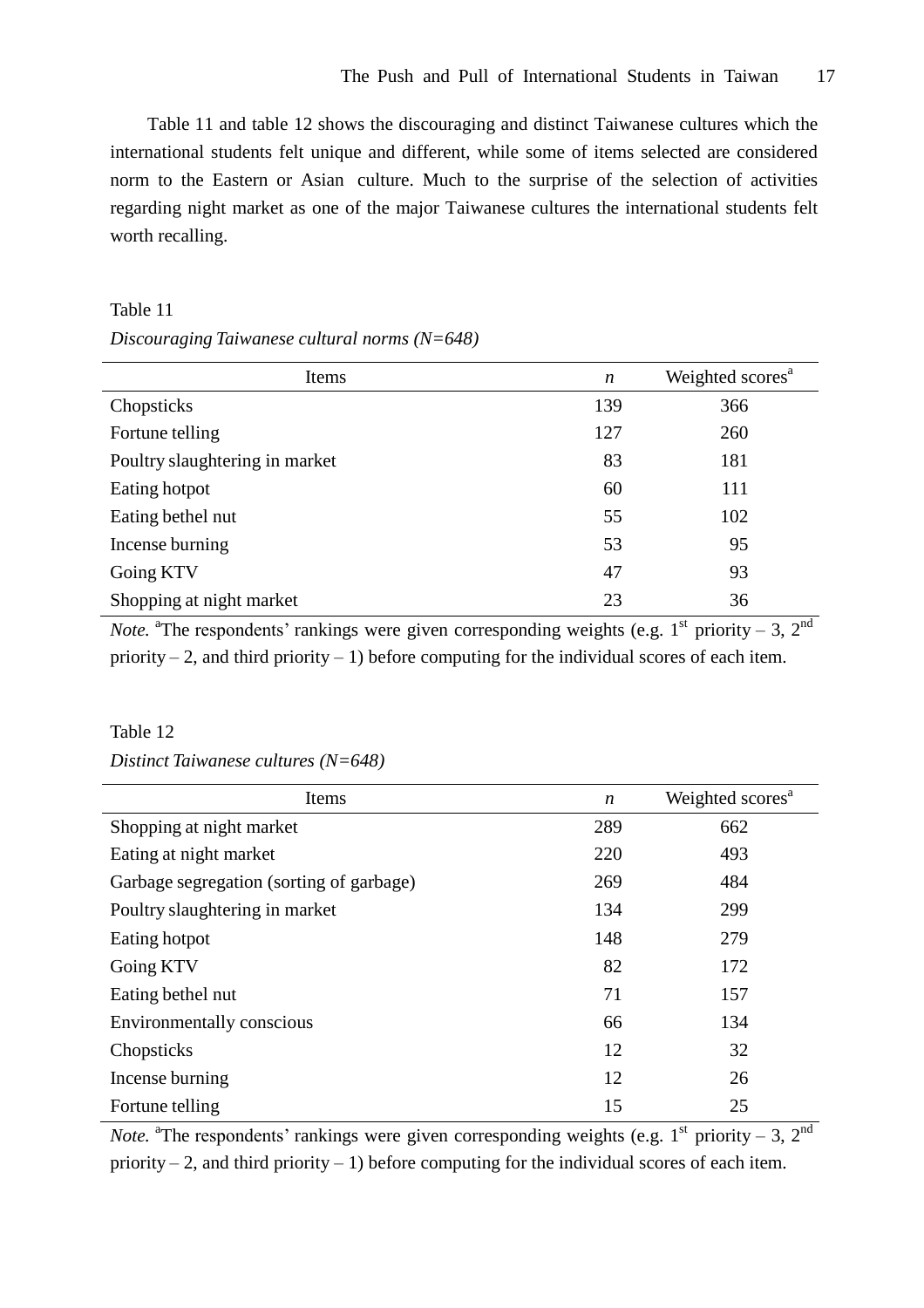#### *Implications and Conclusion*

This article contributes to discourse examining the opportunities and challenges of international student enrollments in institutions of higher learning around the globe. In scope it details an empirical study exploring the dispositions of international students in terms of their academic and social spheres. The use of quantitative methods provided clarity and extended critical interpretations of the issues and dilemmas surrounding the international student experience. Universities committed to internationalization are called to address the realities – both positive and negative – of operating as globally competitive institutions. This implies that attracting the right kind of international students and determining standards for their contribution to campus life are more important goals than the total number of international students. The term *diploma disease*, coined by Dore (1976) signifies this phenomenon. Dore argues that the sheer magnitude of students traveling internationally in the pursuit of advanced degrees, diplomas, or certifications has shifted the purpose and direction of tertiary education. Education, says Dore, is not a commercial endeavor defined by time or space but rather the harmonious development of the physical, mental, moral, and social dimensions of life necessary for engagement with opportunities to gain both knowledge and wisdom. This stance suggests that determining the form of higher education best suited for the academic community should remain a pressing issue side by side engagement with contemporary processes of internationalization.

The Taiwan government efforts to develop national policies and set targets to attract substantial numbers of international students are impressive. Yet ingoing international students to Taiwan universities experience unhappiness and disorientation on arrival from their home nations. Most are successful in terms of building a circle of friends and booming happier over time. However, the friendships are typically with international student peers from the same nation, which provides fellowship and empathy but limited opportunities for connections with Taiwan students and to learn about local culture and institutions. With regards to the benefits and dilemmas associated with the international student population in terms of institutional commitments for the expansion of internationalization for Taiwan's higher education institutions. Taiwan's higher education institutions are heavily committed to increase the numbers of international students. However, some issues are needed to be taken into account such as the proper orientation of incoming and outgoing international students. In addition, faculty and staff should also undergone proper training or orientation regarding on how to handle issues with the international students. The majority of international students make little or no use of formal university sanctioned organizations widely associated with the benefits of social capital as noted in the literature. Many international students accept paid employment, often for long hours and with limited social capital benefits besides language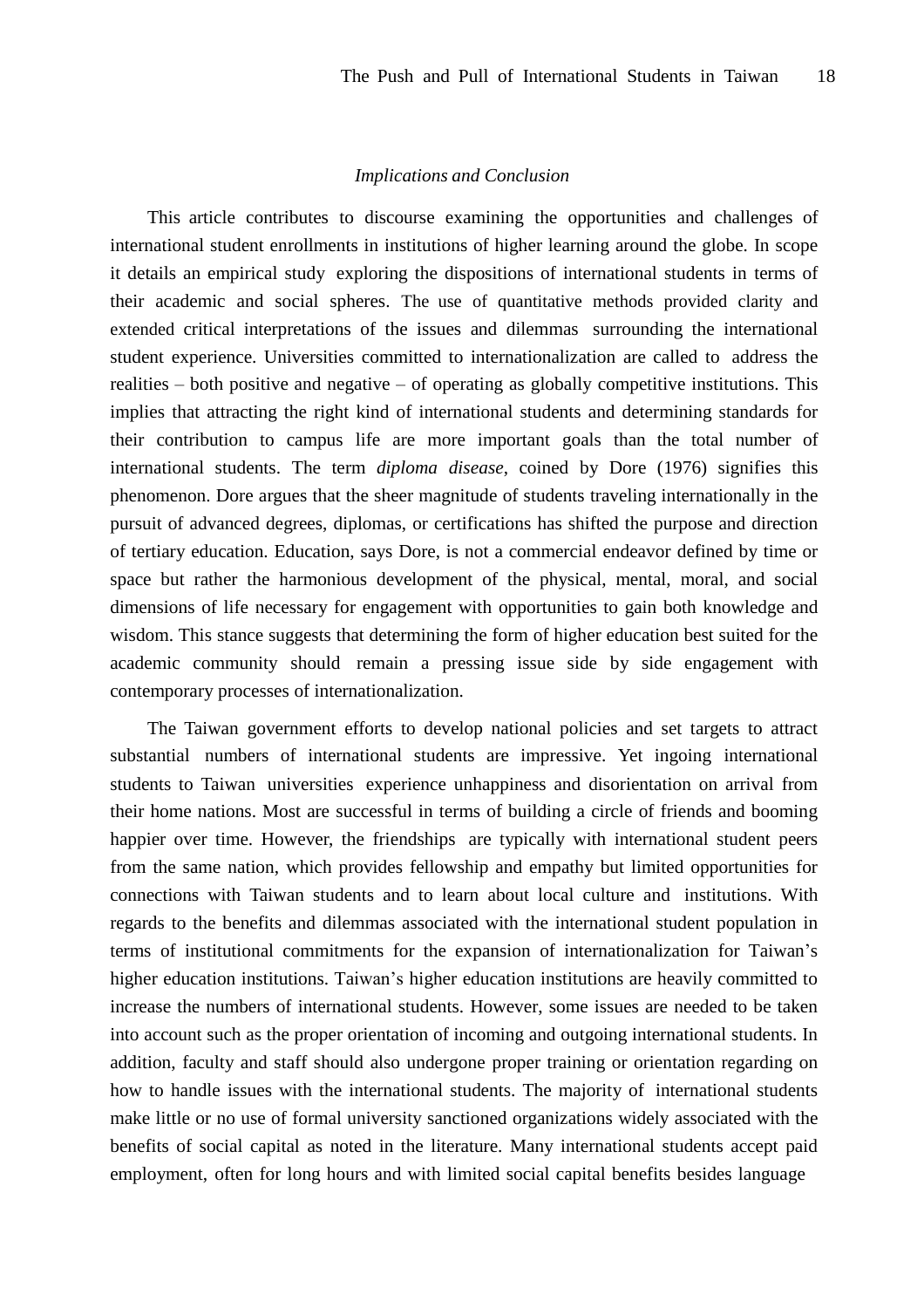improvements. These international students could derive the benefits of social capital by committing a greater amount of time to university organizations and fewer hours to paid employment. As well many international students report a high degree of residential instability, which disrupts both their social connections and academic study.

In sum, the growth in number of international students and their share of total enrollments is a contributing factor to the higher education landscape in Taiwan. It has provided an enriched and more diverse cultural experience on Taiwanese campuses, and a range of economic and social benefits for local communities. Hence, social interaction and activities should be encouraged in order to effectively enhance the social capital of all students on university campuses. The ability of international students to form social networks with local Taiwanese moreover is viewed as an important factor in the further enhancement of Taiwan's higher education international dimension.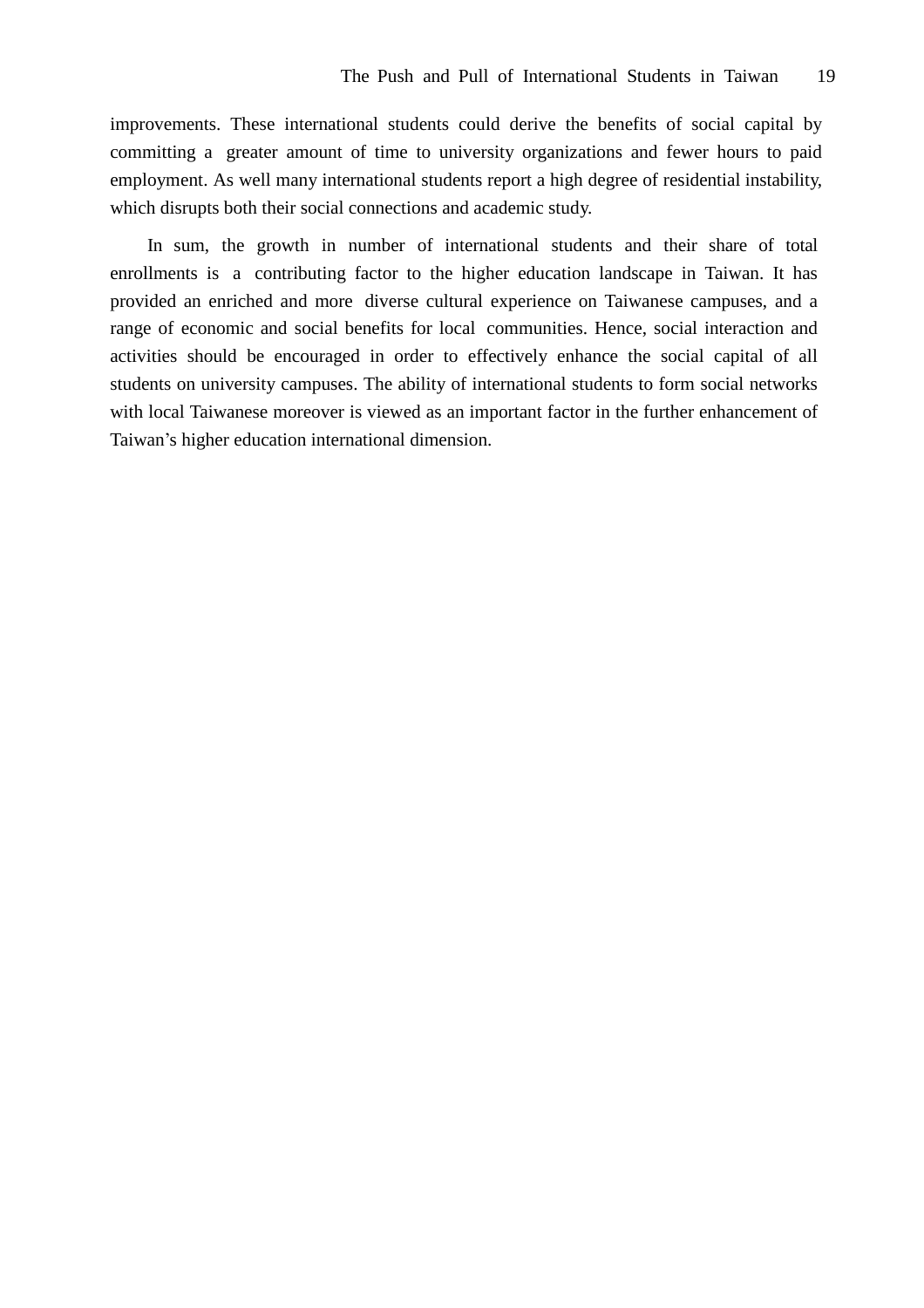### References

- Agarwal, V. B., & Winkler, D. R. (1985). Foreign demand for United States higher education: a study of developing countries in the eastern hemisphere. *Economic Development and Cultural Change, 33*(3), 623-644.
- Altbach, P. G. (1997). *Comparative higher education: Knowledge, the university and development*. Chestnut Hill: Center for International Higher Education, Boston College and Ablex Publishing Corporation.
- Altbach, P. G. (2003). Why the United States will not be a market for foreign higher education products: A case against GATS. Retrieved September 26, 2008, from http://www.bc.edu/bc\_org/avp/soe/cihe/newsletter/News31/text003.htm
- Bohm, A., Meares, D., & Pearce, D. (2002). *Global student mobility 2025: Forecast of the global demand for international higher education*. Sydney: IDP Education.
- Bourdieu, P. (1986). The forms of capital. In J. G. Richardson (Ed.), *Handbook of theory and research for the sociology of education* (pp. 241-258). Westport, CT: Greenwood Press.
- Burnheim, C. (2003, July 3). *Networks and social capital in Australian Universities.* Paper presented at the Trading public good in the higher education market, University of Twente, Netherlands.
- Burt, R. S. (1992). *Structural holes: The social structure of competition*. Cambridge, MA: Harvard University Press.
- CENS. (2008). Easy, low-paying jobs gain popularity in Taiwan. Retrieved August 15, 2008, from http://www.cens.com/cens/html/en/news/news\_inner\_23920.html
- Chan, D., & Ng, P. T. (2008). *Similar agendas, diverse strategies: The quest for a regional hub of higher education in Hong Kong and Singapore*. Paper presented at the 2008 CESHK Annual Conference.
- Cohen, L., Manion, L., & Morrison, K. (2007). *Research methods in education*. New York: Routledge.
- Coleman, J. S. (1988). Social capital in the creation of human capital. *The American Journal of Sociology, 94*, 95-120.
- Coleman, J. S. (1990). *Equality and achievement in education*. Boulder, CO: Westview Press.
- Cronbach, L. J. (1951). Coefficient alpha and the internal structure of tests. *Psychometrika, 16*, 197-334.
- Cubillo, J., Sanchez, J., & Cervino, J. (2006). International students' decision-making process. *International Journal of Educational Management, 20*, 101-115.
- Cummings, W. K. (1993). Global trends in international study. In G. Craufurd (Ed.), *International investment in human capital*. New York: Institute of International Education.
- Dika, S. L., & Singh, K. (2002). Applications of social capital in educational literature: A critical synthesis. *Review of Educational Research, 72*(1), 31-60.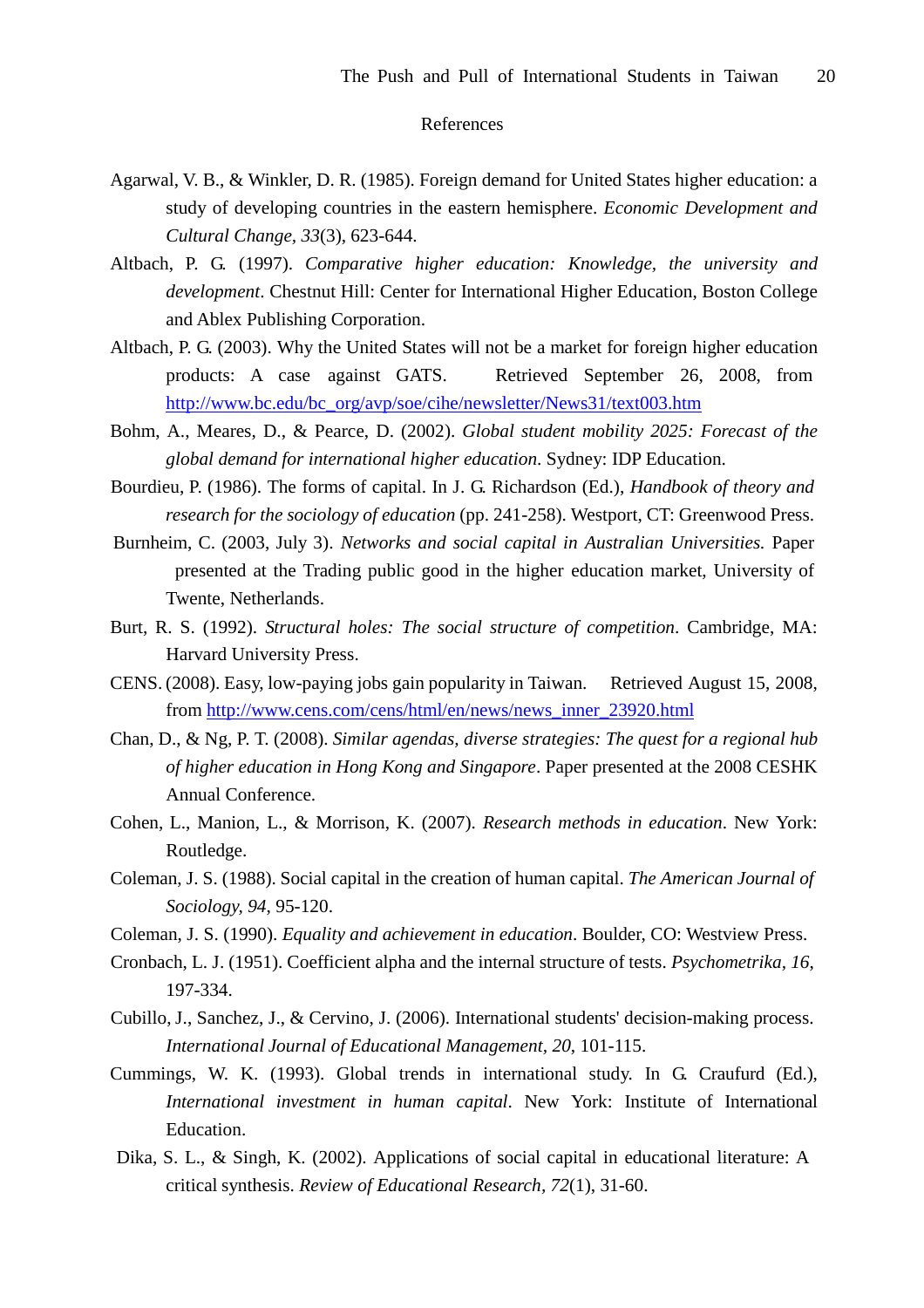- Dillman, D. A. (1999). *Mail and internet surveys: The tailored design method* (2nd ed.). New York, NY: John Wiley & Sons.
- Dillman, D. A., Tortora, R. D., & Bowker, D. (1998). Principles for constructing web surveys. Retrieved November 29, 2008, from http://survey.sesrc.wsu.edu/dillman/papers/websurveyppr.pdf
- Dillman, D. A., Tortora, R. D., Conradt, J., & Bowker, D. (1998). Influence of plan versus fancy design on response rates of web surveys. Retrieved November 29, 2008, from http://survey.sesrc.wsu.edu/dillman/papers/asa98ppr.pdf
- Dore, R. P. (1976). *The diploma disease*. Berkeley: University of California Press.
- Elkin, G., Farnsworth, J., & Templer, A. (2008). Strategy and the internationalisation of universities. *International Journal of Educational Management, 22*(3), 239-250.
- Flap, H. D. (1991). Social capital in the reproduction of inequality. *Comparative Sociology of Family, Health and Education, 20*, 6179-6202.
- Flap, H. D. (1994). *No man is an island: The research program of a social capital theory.* Paper presented at the World Congress of Sociology, Bielefeld, Germany.
- Fry, G. (1984). The economic and political impact of study abroad. *Comparative Education Review, 28*(2), 203-220.
- Healy, T., Cote, S., Helliwell, J. F., & Field, S. (2001). *The well-being of nations: The role of human and social capital*. Paris, France: Organisation for Economic Co-operation and Development.
- Kemp, S. (1995). *The global market for foreign students*. Adelaide: University of Adelaide.
- Kirp, D. L. (2003). *Shakespeare, Einstein, and the bottom line: The marketing of higher education*. Cambridge, MA: Harvard University Press.
- Kishun, R. (2007). The internationalisation of higher education in South Africa: Progress and challenges. *Journal of Studies in International Education, 11*(3/4), 455-469.
- Knight, J. (2002). Trade creep: Implications of GATS for higher education policy [Electronic Version]. *International Higher Education*, *28*. Retrieved September 20, 2008, from http://www.bc.edu/bc\_org/avp/soe/cihe/newsletter/News28/text002.htm
- Ko, S. L. (2008). International students in Taiwan at an all-time high. Retrieved June 11, 2008, from

http://www.taipeitimes.com/News/taiwan/archives/2008/02/12/2003400913

- Kwiek, M. (2005). The university and the state in a global age: Renegotiating the traditional social contract? *European Educational Research Journal, 4*(4), 324-342.
- Lin, N. (1982). Social resources and instrumental action. In P. V. Marsden & N. Lin (Eds.), *Social structure and network analysis* (pp. 131-145). Beverly Hills, CA: Sage.
- Lin, N. (2002). *Social capital: A theory of social structure and action*. London, UK: Cambridge University Press.
- Lin, N. (2008). A network theory of social capital. In D. Castiglione, J. W. van Deth & G. Wolleb (Eds.), *The handbook of social capital* (pp. 50-69). New York, NY: Oxford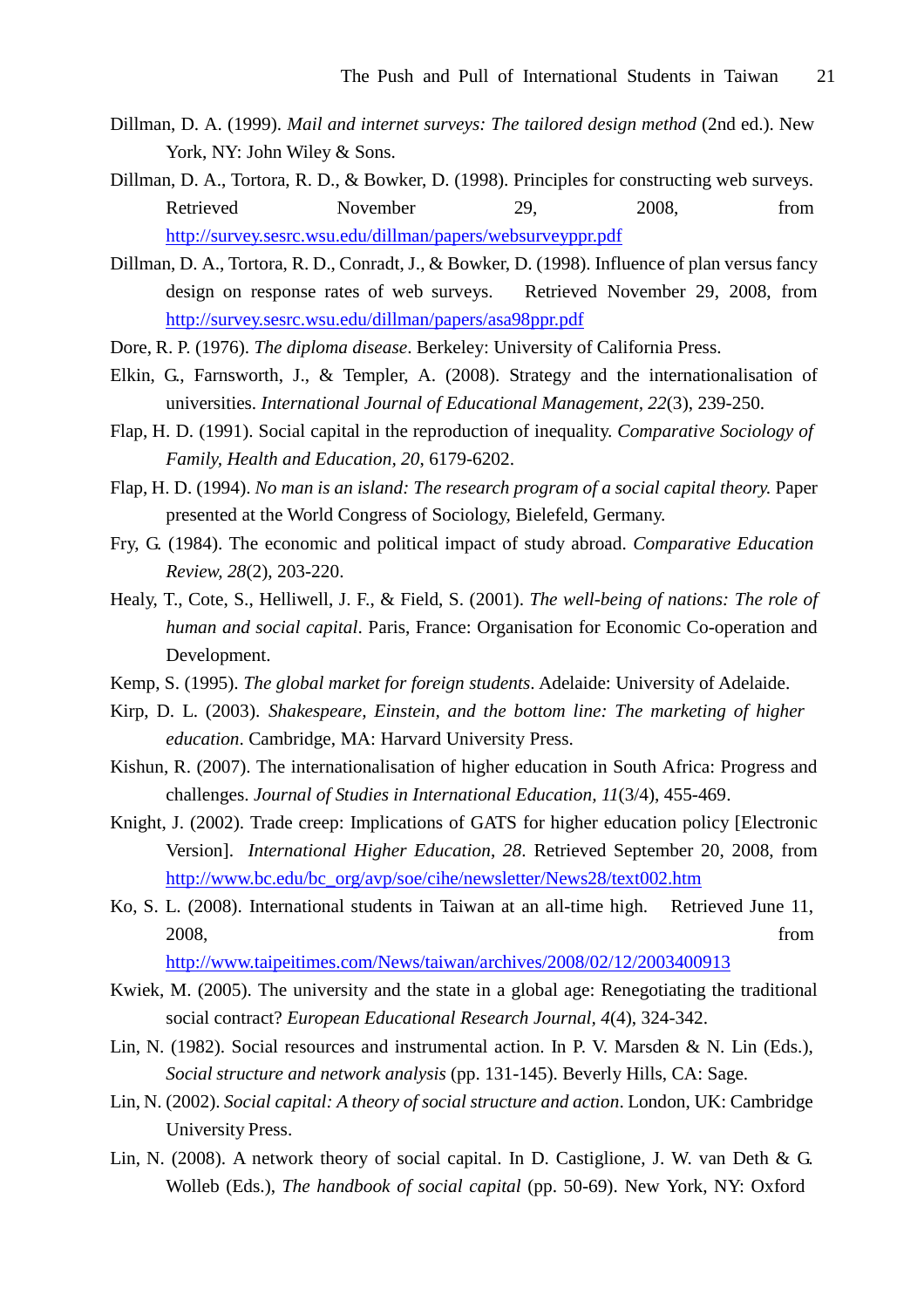University Press.

- Lo, Y. W., & Weng, F. Y. (2005). Taiwan's responses to globalization: Internationalization of higher education. In K. H. Mok & R. James (Eds.), *Globalization and higher education in East Asia*. Singapore: Marshall Cavendish Academic.
- Mazzarol, T. (1998). Critical success factors for international education marketing. *International Journal of Educational Management, 12*(4), 163-175.
- McCormack, E. (2007). Worldwide competition for international students heats up. Retrieved September 27, 2008, from http://chronicle.com/temp/reprint.php?id=f36ykhngj7h7gc2cwr8cb8vfm6y1tzm7
- McMahon, M. E. (1992). Higher education in a world market: an historical look at the global context of international study. *Higher Education Policy, 24*(4), 465-482.
- Mok, K. H. (2007, November 14). *Internationalizing and international-benchmarking of universities in East Asia: Producing world class university or reproducing neo-imperialism in education?* Paper presented at the Realizing the Global University: Critical Perspectives Workshop, London.
- Mok, K. H., & Tan, J. (2004). *Globalization and marketization in education: A comparative analysis of Hong Kong and Singapore*. UK: Edward Elgar Publishers.
- Mouw, T. (2006). Estimating the causal effect of social capital: A review of recent research. *Annual Review of Sociology, 32*, 79-102. 10.1146/annurev.soc.32.061604.123150
- Neri, F., & Ville, S. (2006). The social capital experience of international students in Australia: The Wollongong experience [Electronic Version]. *Economics Working Papers*, from http://ideas.repec.org/p/uow/depec1/wp06-19.html
- Nunnally, J. C., & Bemstein, L. H. (1994). *Psychometric theory*. New York: McGraw-Hill.
- OECD. (2006). *Education at a glance: OECD indicators 2006*. Paris: Organisation for Economic Co-operation and Development.
- Olsen, A. (2003). E-Learning in Asia: Supply and demand. Retrieved September 25, 2008, from http://www.bc.edu/bc\_org/avp/soe/cihe/newsletter/News30/text004.htm
- Pinar, W. F., Reynolds, W. M., Slattery, P., & Taubman, P. M. (1996). *Understanding curriculum: An introduction to the study of historical and contemporary curriculum discourses*. New York: Peter Lang.
- Portes, A. (1998). Social capital: Its origins and applications in modern sociology. *Annual Review of Sociology, 24*, 1-24.
- Portes, A. (2000). The two meanings of social capital. *Sociological Forum, 15*(1), 1-12.
- Project Atlas. (2004). Atlas of student mobility. Retrieved September 20, 2008, from http://www.atlas.iienetwork.org/
- Putnam, R. D. (1993). The prosperous community: Social capital and public life. *The American Prospect, 13*, 35-42.
- Putnam, R. D. (1995). Bowling alone: America's declining social capital. *Journal of Democracy, 6*(1), 65-78.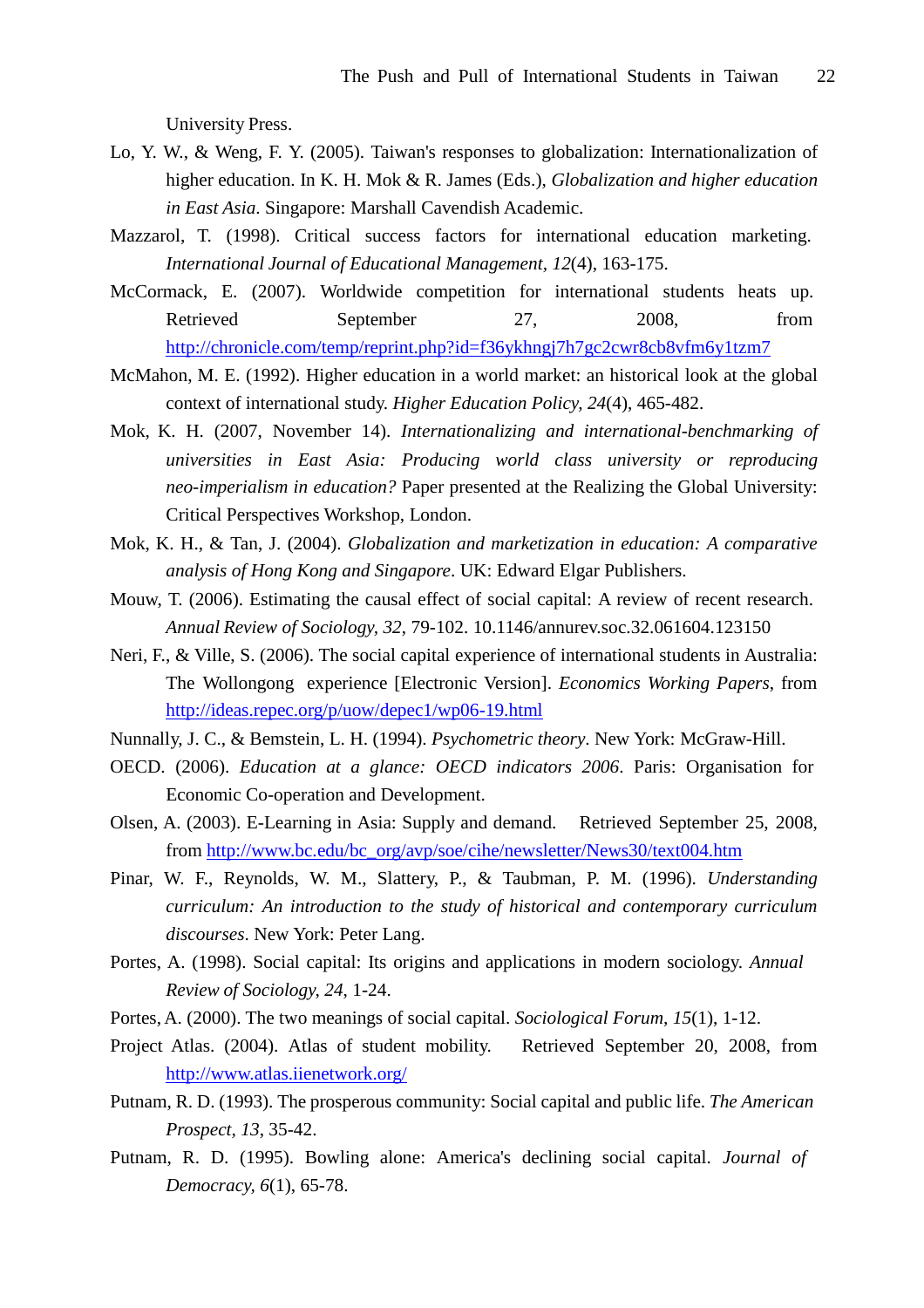- Putnam, R. D. (2000). *Bowling alone: The collapse and revival of American community*. New York, NY: Simon and Schuster.
- Scott, P. (1998). Massification, internationalization and globalization. In P. Scott (Ed.), *The globalization of higher education*. Buckingham: SRHE and Open University Press.
- Sirowy, L., & Inkeles, A. (1985). University-level student exchanges: The U.S. role in global perspective. In E. G. Barber (Ed.), *Foreign student flows: Their significance for American higher education*. New York: Institute of International Education.
- Smart, D., & Ang, G. (1993). The origins and evolution of the commonwealth full-fee paying overseas student policy 1975-1992. In W. J. Peachment & J. Williamson (Eds.), *Case studies in public policy* (pp. 111-128). Perth: Public Sector Research Unit.
- Smith, M. P., & Guarnizo, L. E. (Eds.). (1998). *Transnationalism from below* (Vol. 6). New Brunswick: Transaction Publishers.
- Teichler, U., & Jahr, V. (2001). Mobility during the course of study and after. *European Journal of Education, 36*(4), 443-458.
- UNESCO. (2006). Global education digest: Comparing education statistics across the world. Retrieved September 20, 2008, from http://www.uis.unesco.org/TEMPLATE/pdf/ged/2006/GED2006.pdf
- van der Wende, M. C. (2001). Internationalization policies: About new trends and contrasting paradigms. *Higher Education Policy, 14*(3), 249-259.
- Williams, P. (1981). *The overseas student question: Studies for a policy*. London: Heinemann Educational Books Ltd.
- Zachrisson, C. (2001). New study abroad destinations: Trends and emerging opportunities. In M. Tillman (Ed.), *Study Abroad: A 21st century perspective, volume II, the changing landscape* (pp. 28-30). Stamford, CT: American Institute for Foreign Language.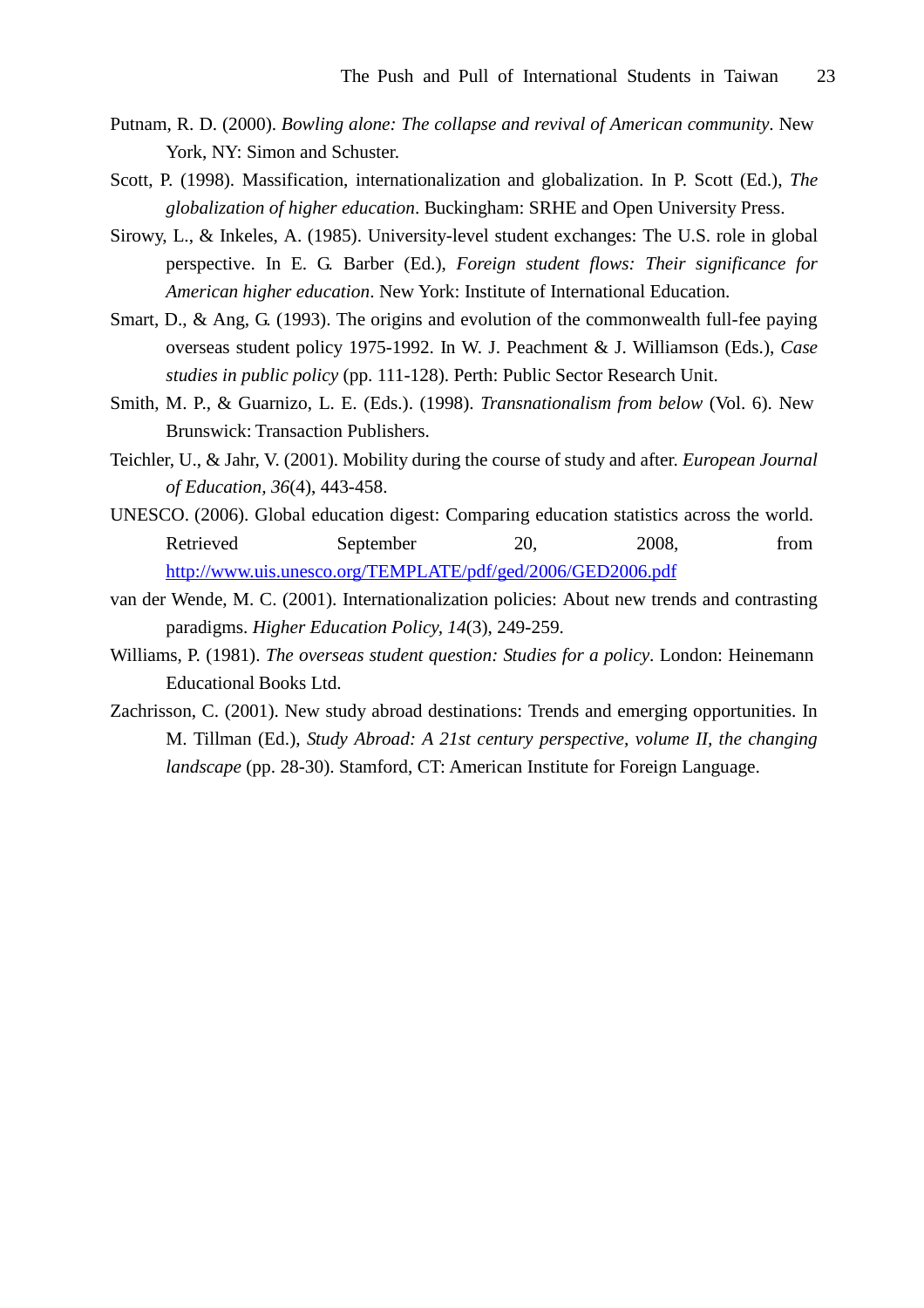無研發成果推廣資料